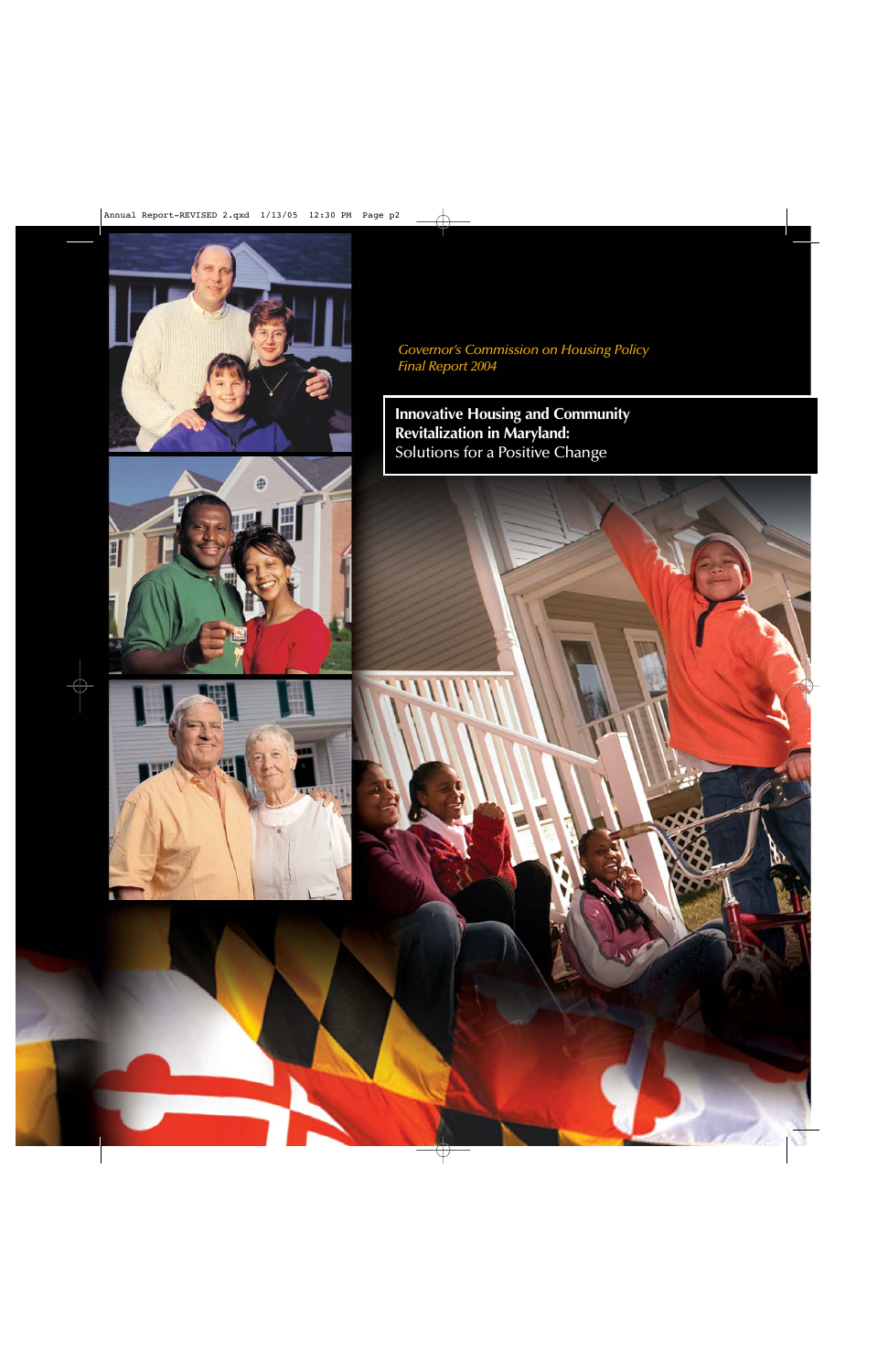

**Message from Governor** Robert L. Ehrlich, Jr.

I wish to commend the Governor's Commission on Housing Policy for its exceptional work. As a result of your leadership and dedication in addressing the difficult issues of affordable housing and community revitalization, the lives of many Marylanders will be positively impacted.

The Ehrlich-Steele Administration is committed to meeting the need for affordable housing and investment in our older communities around the State. Already, in the first 24 months of my Administration, initiatives such as the More House 4 Less campaign, a low-interest rate homeownership program, and Catalyst, a technical assistance academy for community-based organizations and local governments, have posted impressive results.

The eight recommendations of the Commission contained in this report represent practical, innovative solutions, some of which can be implemented over the next 12 to 18 months. The process undertaken by the Commission in reaching these eight recommendations and the involvement of the public throughout this rigorous process will help to ensure that this Commission will have a continuing legacy for years to come.

In addition to the eight recommendations, I applaud your efforts to project and quantify the workforce/affordable housing need in Maryland. We all recognize that there is an ongoing critical need for the availability of a variety of housing for all incomes in Maryland and around the nation. Addressing this need over the next ten years through a quantitative process will allow resources to be strategically targeted to meet the needs of families, seniors and individuals with disabilities.

Finally, I want to recognize the enormous effort on the part of the Commission to include members of the public and hear all voices and opinions. The tremendous leadership of Commission Chairman Victor L. Hoskins, Secretary of the Maryland Department of Housing and Community Development, helped ensure a healthy discourse throughout the work of the Commission.

I congratulate the collaboration of the members of the Commission and the hundreds of organizations and individuals who participated in the work of the Commission over the past 15 months. I am confident that, together, we will make a difference in the lives of all Marylanders.

Thank you for your tireless and constant commitment to Maryland, its people and its communities!

Sincerely,

Let 2. Elle

Robert L. Ehrlich, Jr. Governor, State of Maryland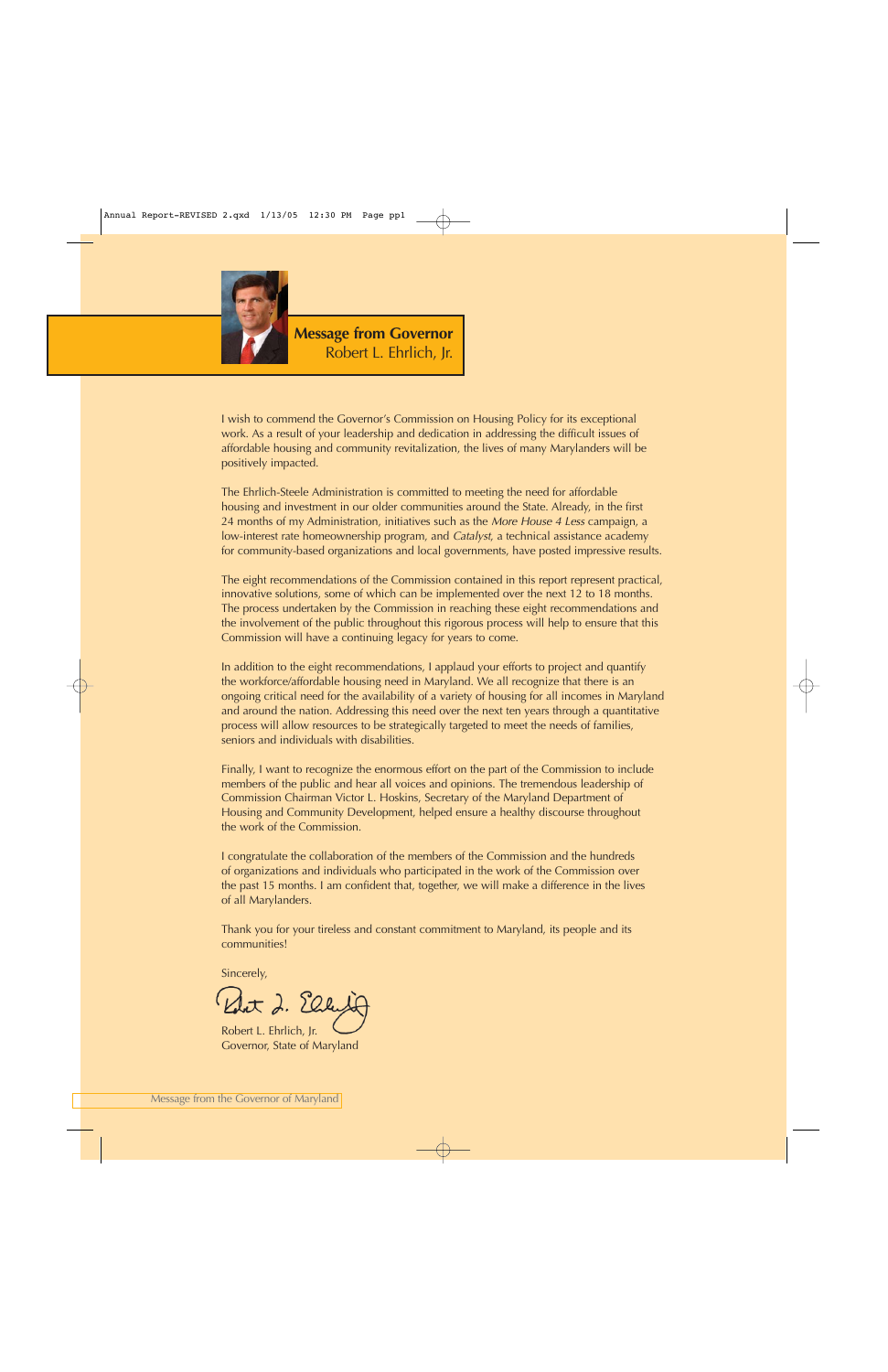# **Innovative Housing and Community Revitalization in Maryland:** Solutions for a Positive Change



# **The Final Report of the Governor's Commission on Housing Policy**

Submitted to:

**Robert L. Ehrlich, Jr.** Governor of Maryland

**Michael S. Steele** Lieutenant Governor of Maryland

Pursuant to Executive Order 01.01.2003.10

December 31, 2004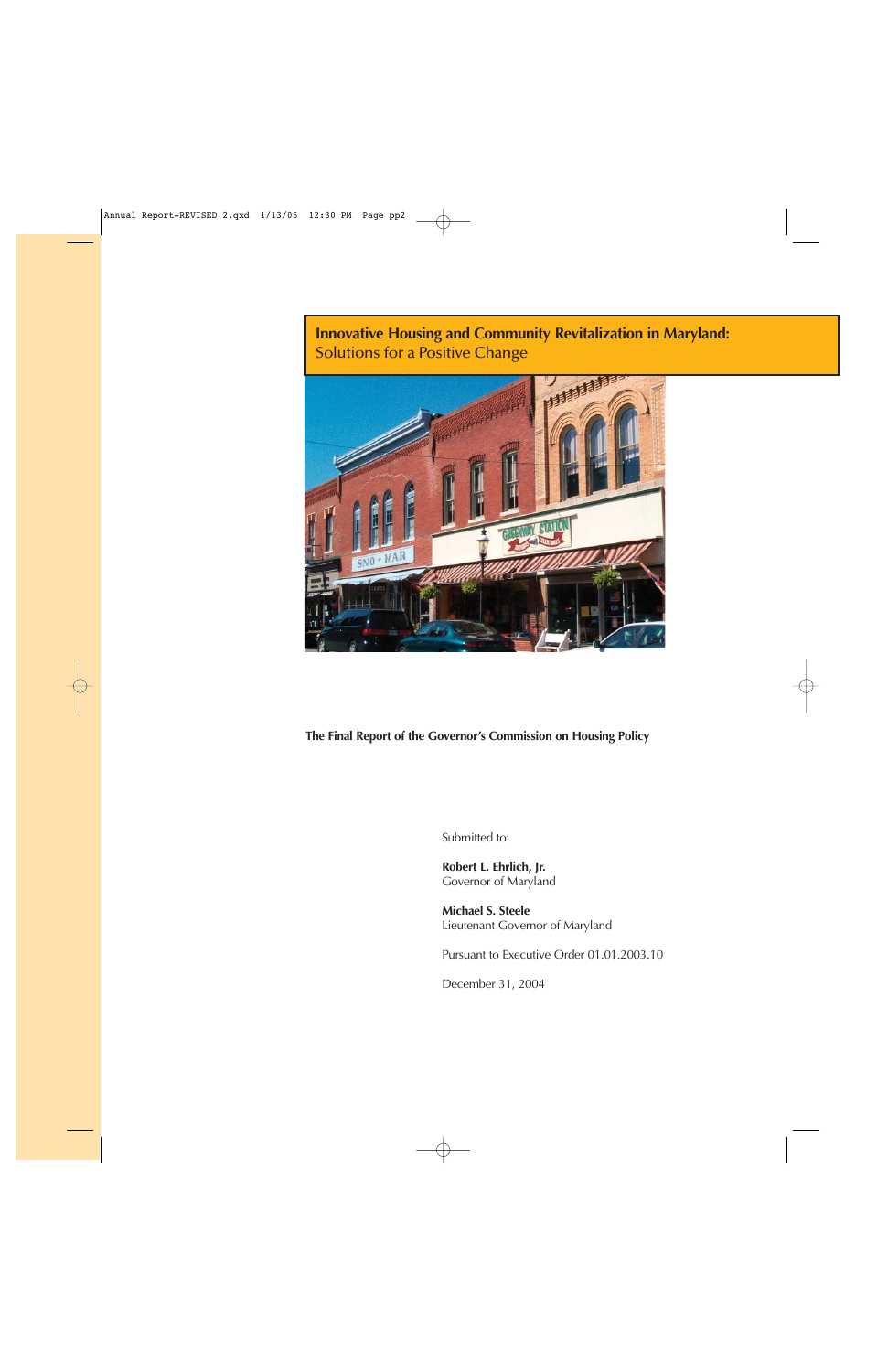# **Governor's Commission on Housing Policy**

# **Chairman**

**Victor L. Hoskins** Secretary, Maryland Department of Housing and Community Development

### **Commissioners**

**Senator Sharon Grosfeld** Maryland Senate, Montgomery County, Health & Environmental Affairs Committee

#### **Delegate Doyle Niemann**

Maryland House of Delegates, Prince George's County, House Appropriations **Committee** 

#### **David Baca**

Branch Manager, SunTrust Bank, SunTrust Affordable Housing Program

#### **Alfred W. Barry, III**

Principal, AB Associates President, Citizens Planning & Housing Association

#### **Don Bibb**

Executive Director, Easton Housing Authority CEO, Easton Redevelopment Corporation

# **Thomas Bozzuto,**  President & CEO, The Bozzuto Group

Commissioner, Millennial Housing Commission

**Brian Cox** Executive Director, Maryland Developmental Disabilities Council

**Richard Edson** Senior Vice President, AHD, Inc.

### **Edward Gold**

President, Baltimore Division, Ryland Homes President, Homebuilders Association of Maryland

**Jeffrey Hettleman** Executive Vice President, The Shelter Group President, Maryland Affordable Housing Coalition

**Amy Johanson** Executive Director, Community Capital of Maryland, Inc.

**Dana Jones** Executive Director, Southern Maryland Tri-County Community Action Committee<sup></sup>

## **Ilene Kessler** RE/MAX Advantage Realty Treasurer, Maryland

Association of Realtors **David Lenhart**

Alderman, City of Frederick

**Dale McArdle** Director, Housing Services, Catholic Charities of the Archdioceses of Baltimore

**Barbara Schmitt** Account Executive, Triad Guaranty Insurance

**Clarence Snuggs**

Director, Baltimore Enterprise, Enterprise Foundation Board Member, Maryland Center for Community Development

### **Thomas Michael Thompson**

Director, Prince George's County Department of Housing and Community **Development** 

**Cathleen Vitale, Esq.** Councilwoman, Anne Arundel County

### **Duane Yoder**

President, Garrett County **Community** Action Corporation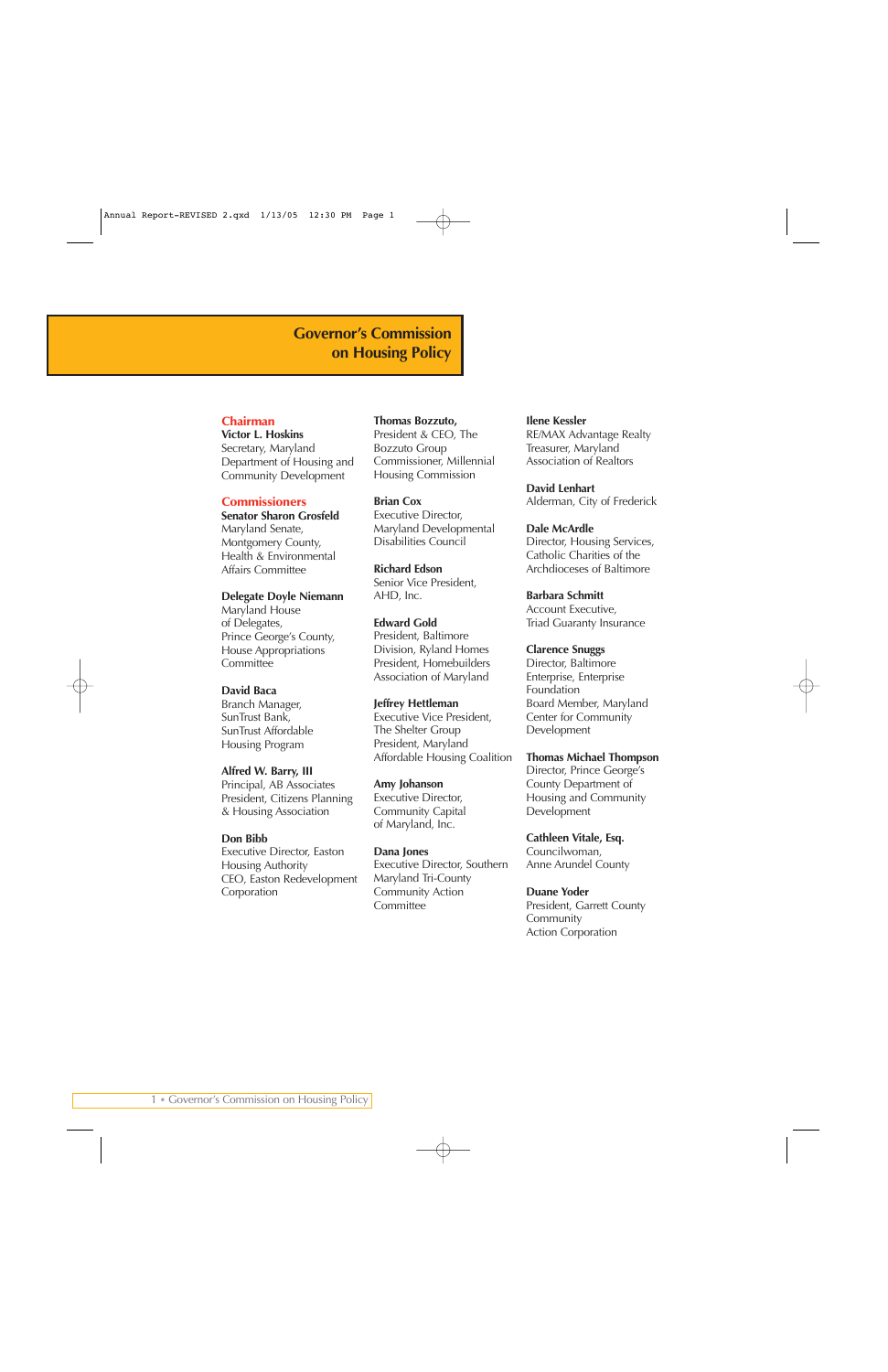# **Letter from Commission Chairman** Victor L. Hoskins



Dear Governor Ehrlich:

On behalf of the Governor's Commission on Housing Policy (the Commission), I am pleased to present you with the Final Report of the Commission entitled Innovative Housing and Community Revitalization in Maryland: Solutions for a Positive Change.

The Commission has accomplished the objectives you established in your Executive Order, including developing a comprehensive strategic plan, inclusive of practical solutions, to address the workforce/affordable housing and community revitalization challenges in Maryland. Since the first Commission meeting, held on September 17, 2003, the Commission quantified these challenges, created and approved a housing typology, and developed eight recommendations representing practical solutions.

One of the impressive products of the Commission is a groundbreaking ten year analysis quantifying the need for workforce/affordable housing and categorizing that need by groups, including families, seniors and individuals with disabilities. Created by the Department of Housing and Community Development's (DHCD) Office of Research, this analysis provided critical data that guided the Commission in reaching the recommendations outlined in this report.

Your leadership through the creation of the Commission and support of its extraordinary work, underscores your commitment to the critical need for workforce/affordable housing and investment in our older communities. It has been a privilege for me to serve as Chairman of this Commission, as it is a continuing honor to serve as Secretary of DHCD.

I would like to applaud my fellow Commission members on their commitment to this Commission and to recognize the hard work of DHCD staff as the lead agency in working with the Commission. The Commissioners remain dedicated to improving the quality of life in Maryland's communities and increasing the production and preservation of workforce/affordable housing for all Marylanders.

Sincerely,

Victor L. Hoskins Secretary, Department of Housing and Community Development Chairman, Governor's Commission on Housing Policy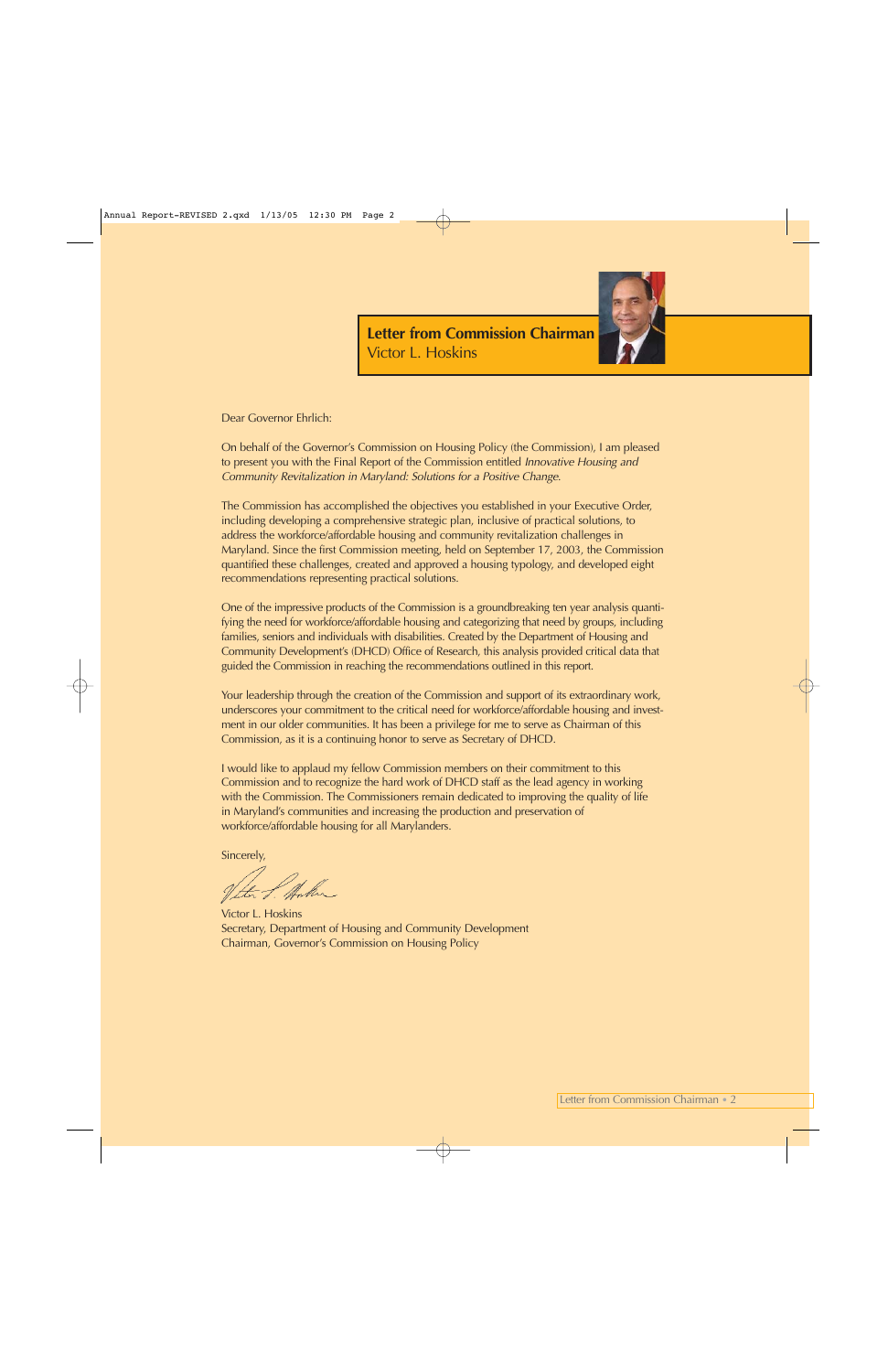# **Introduction**

In March 2003, Governor Robert L. Ehrlich, Jr., signed an Executive Order establishing the Governor's Commission on Housing Policy (the Commission). Governor Ehrlich appointed Victor L. Hoskins, Secretary of the Department of Housing and Community Development (DHCD), as Chairman; Senate President Thomas V. Mike Miller appointed Senator Sharon Grosfeld to represent the Senate; and Speaker of the House Michael E. Busch appointed Delegate Doyle Niemann to represent the House of Delegates.

The 21-member bipartisan Commission combined the knowledge of a variety of experts in the housing field. The Commission members included various stakeholders from local governments, housing agencies, non-profit organizations, financial institutions, advocacy groups for senior citizens and individuals with disabilities, rental property owner organizations, real estate agents, homebuilders and developers.

The purpose of the Commission was to make recommendations to the Governor for specific and measurable actions that could be taken to increase and preserve quality affordable housing in all Maryland communities to meet the needs, as well as the dreams, of working families, individuals with disabilities, the homeless and the elderly. Five subcommittees assisted the Commission to accomplish the duties of the Executive Order and develop the final eight recommendations. More than 95 at-large members, in addition to Commissioners, participated in the subcommittee meetings.

### **Commission Subcommittees**

- Affordable Housing
- Senior Housing Issues
- Affordable and Accessible Housing for Individuals with Disabilities
- Land Use and Planning
- Community Revitalization

Over the past 15 months, the Commission held ten full Commission meetings, over 40 subcommittee and workgroup meetings, two retreats and four public hearings to accomplish the duties outlined in the Executive Order.

# **Duties of the Executive Order**

- 1. Review the procedures and practices currently used in the State administration of housing and community development policies;
- 2. Utilize existing studies, reports, and census data to examine the state of affordable housing in Maryland;
- 3. Examine industry trends in the location, production, and rehabilitation of single family and multifamily housing and research information regarding:
	- a. The need for preservation and production of rental housing and special needs housing, including transitional housing and shelters for the homeless;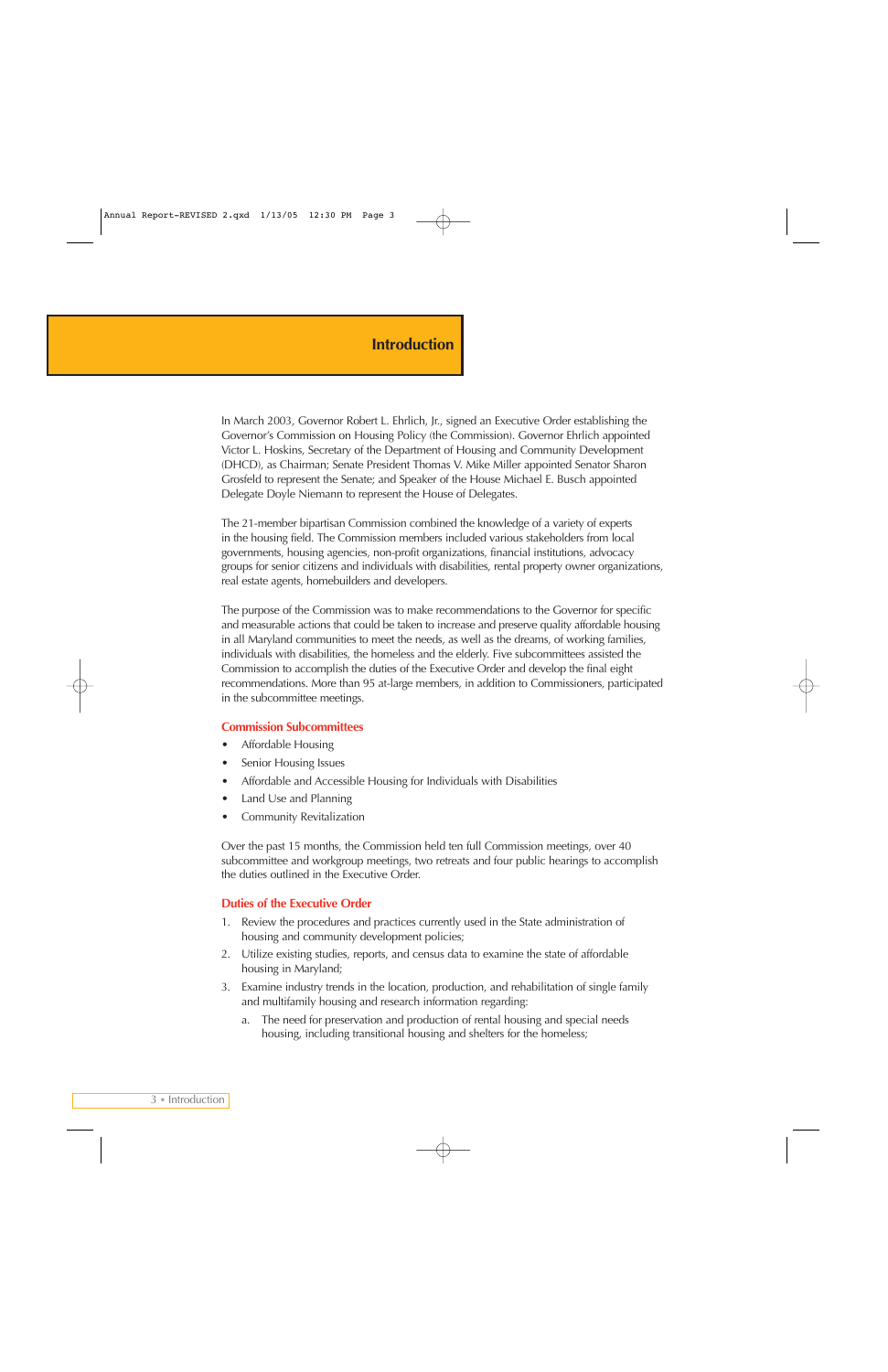# **Introduction**

- b. Homeownership opportunities;
- c. Barriers, including economic factors, local government regulations and procedures, and community support and perceptions;
- d. Successful, working initiatives in place at the State and local levels, as well as national initiatives replicable in Maryland;
- e. Challenges facing healthy, at-risk, distressed, and blighted communities, as well as urban, suburban, and rural areas;
- f. The need for and impact of housing choice vouchers and other forms of housing assistance; and
- g. The impact Priority Funding Area designations have on rural communities in the State;
- 4. Review the methodology and recommendations of the federal Millennial Housing Commission; and
- 5. Develop a statewide typology, or set of categories of different types of communities, for the application and allocation of State housing and community development programs, as well as the resources to reflect the diverse range of conditions and needs across the State.

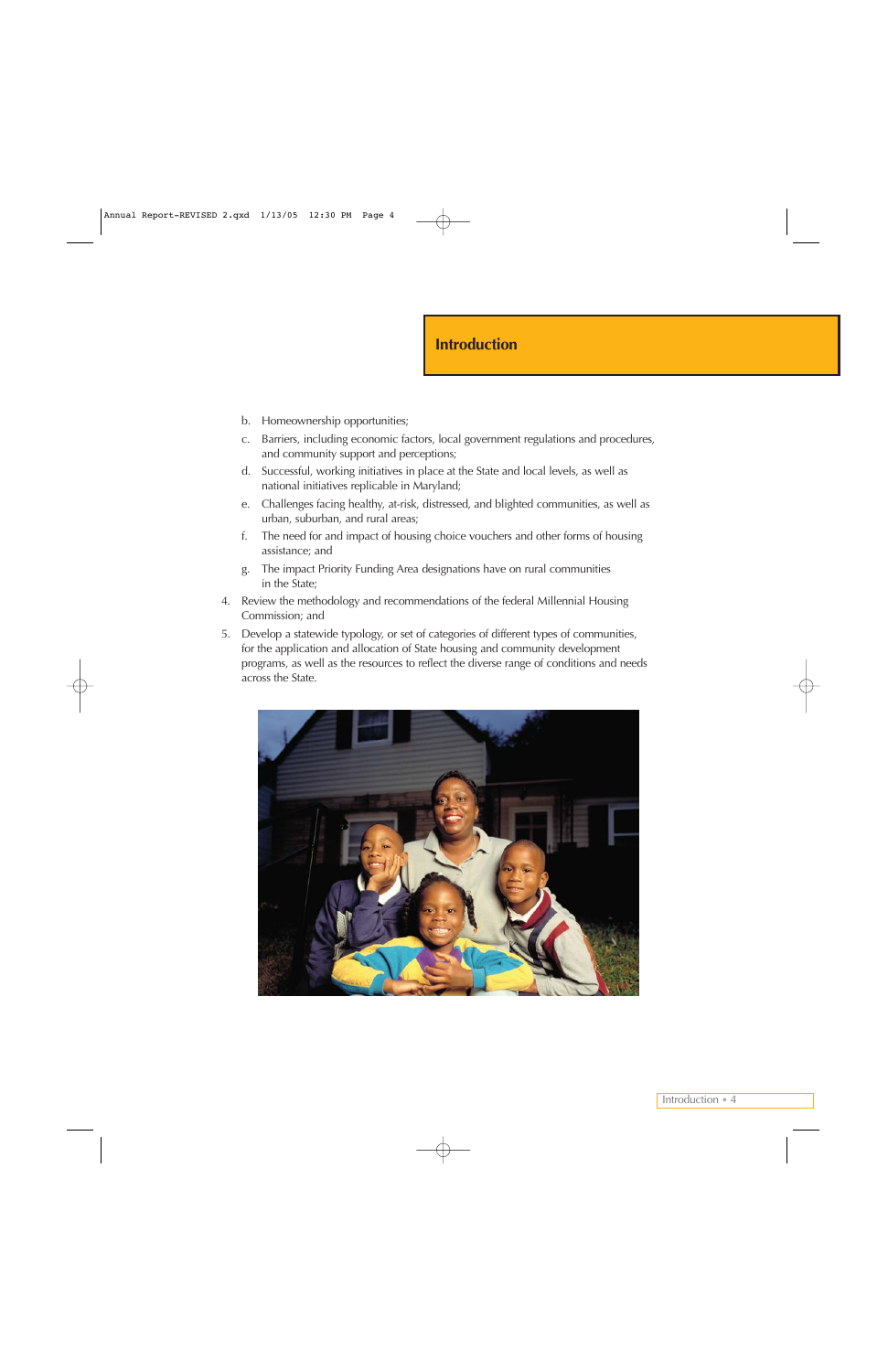# **The Value of Housing and The Maryland Challenge**

We all agree that clean, safe, decent and affordable housing is at the very core of healthy families and communities. Moreover, housing has a significant positive impact on the economy.

Nationally and in Maryland, homeownership rates are on the rise and yet there is a critical continuing need for workforce/affordable housing. Governor Ehrlich is committed to providing innovative housing and community revitalization opportunities that improve the quality of life for all Marylanders.

### **Homeownership**

Housing costs have continued to escalate, and family income has not grown at the same rate. Today, Maryland's workforce, including teachers, police officers and firefighters, has the greatest need for homeownership opportunities in the very communities where they work. According to the Maryland Department of Planning and the Maryland Association of REALTORS®, median home sale prices rose by 38% between 2000 and 2003, while the median household income only increased by 5%. The appreciation in Maryland's median home sale price is seven times more than the rise in median household income.

### **Rental Housing**

In communities throughout Maryland, housing is the largest single expense for most families. According to the 2000 Census, an estimated 33% of Maryland households pay more than 30% of their income in rent. Additionally, quality affordable rental units are increasingly scarce.

In order to better understand the need for workforce/affordable housing, DHCD's Office of Research conducted a quantitative analysis. The resulting document, entitled Workforce Affordable Housing in Maryland, examines the projected gap in affordable rental housing over the next ten years, as well as how DHCD's financial assistance programs can address that gap. This quantitative analysis projects that, over the next ten years, there will be a shortage of 157,000 workforce/affordable rental units for different household types, such as families, seniors and individuals with disabilities. This analysis considers an affordable rental unit to be one where a renter pays less than 30% of his or her income towards rent.

Families account for 66% of this shortage, with seniors and individuals with disabilities accounting for 16% and 18% respectively. Furthermore, the cost of meeting this shortage is significant. Assuming a rental unit cost of \$114,000 and incorporating future inflation, the total cost of producing 157,000 units is \$19.5 billion over the next ten years.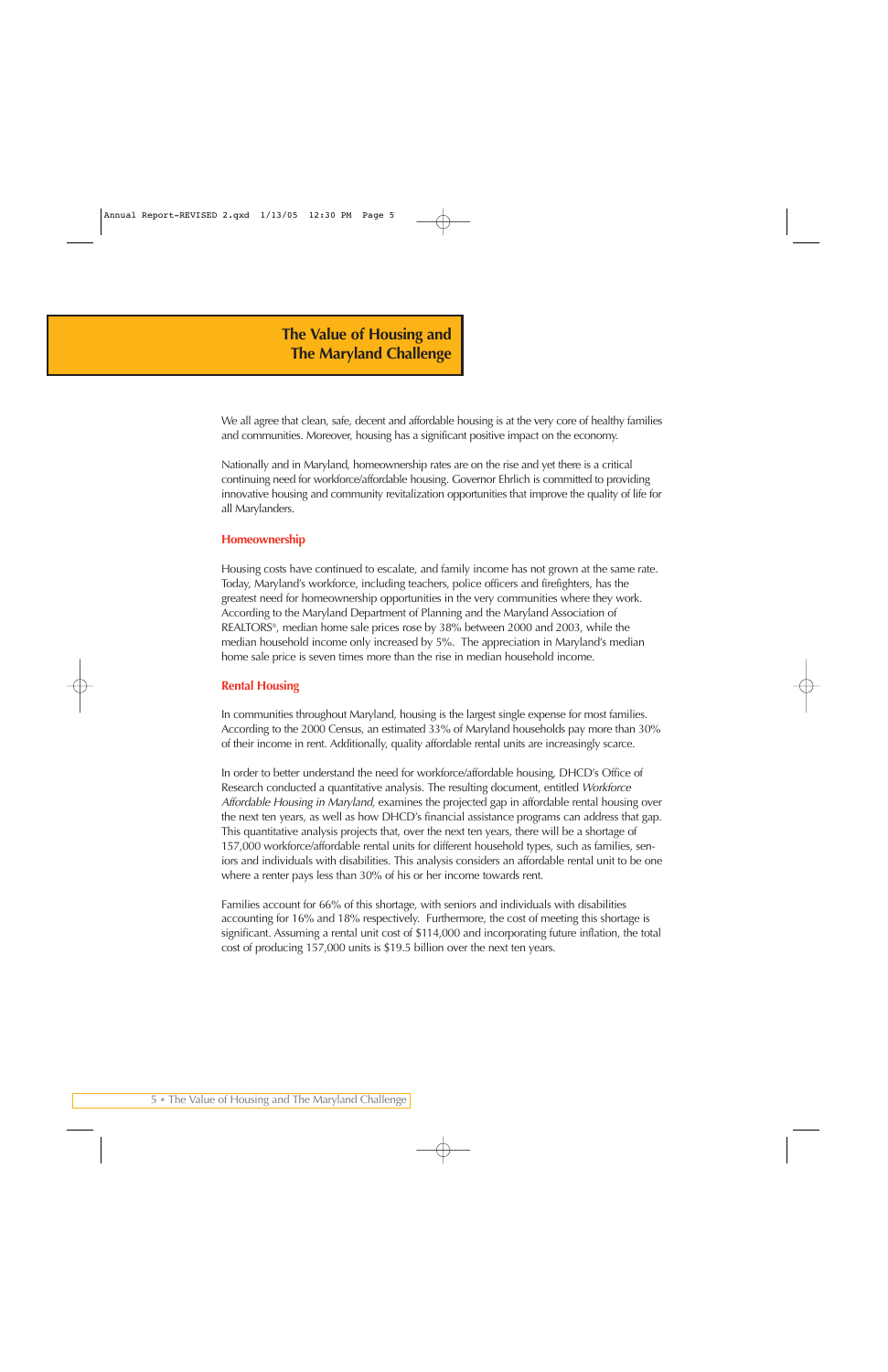# **The Value of Housing and The Maryland Challenge**

| 10 Year Workforce/Affordable Rental Shortage and Cost*<br>· Shortage: 157,000 households<br>• Cost: \$19.5 billion |                                      |                      |  |  |
|--------------------------------------------------------------------------------------------------------------------|--------------------------------------|----------------------|--|--|
| <b>Production Type</b>                                                                                             | <b>Shortage</b><br>(Number of Units) | Cost<br>(\$Billions) |  |  |
| Families                                                                                                           | 103,000                              | \$12.8               |  |  |
| <b>Seniors</b>                                                                                                     | 25,000                               | \$3.1                |  |  |
| Individuals with Disabilities                                                                                      | 29,000                               | \$3.6                |  |  |
| Total                                                                                                              | 157,000                              | \$19.5               |  |  |

\*Projections include population growth and anticipated demographic changes (2005 - 2014)

Another mandate of the Executive Order was to develop a Statewide typology. This task was undertaken by DHCD's Office of Research and Office of Geographic Analysis. The resulting typology, entitled Maryland Typology—Demographics, Housing Affordability, and Economic Development Data for Maryland Sub-County Areas, (the Maryland Typology)



illustrates the diverse range of conditions and needs in Maryland's communities. In the Maryland Typology, socioeconomic data are applied to areas throughout the State for the purpose of establishing affordability indices, including rental affordability. These indices show the extent to which households in each of Maryland's communities deviate from the affordability threshold, as well as demonstrate the challenge of providing an adequate supply of workforce/affordable housing. Notably, the Maryland Typology revealed that the projected ten year rental housing shortage varies by communities across the State.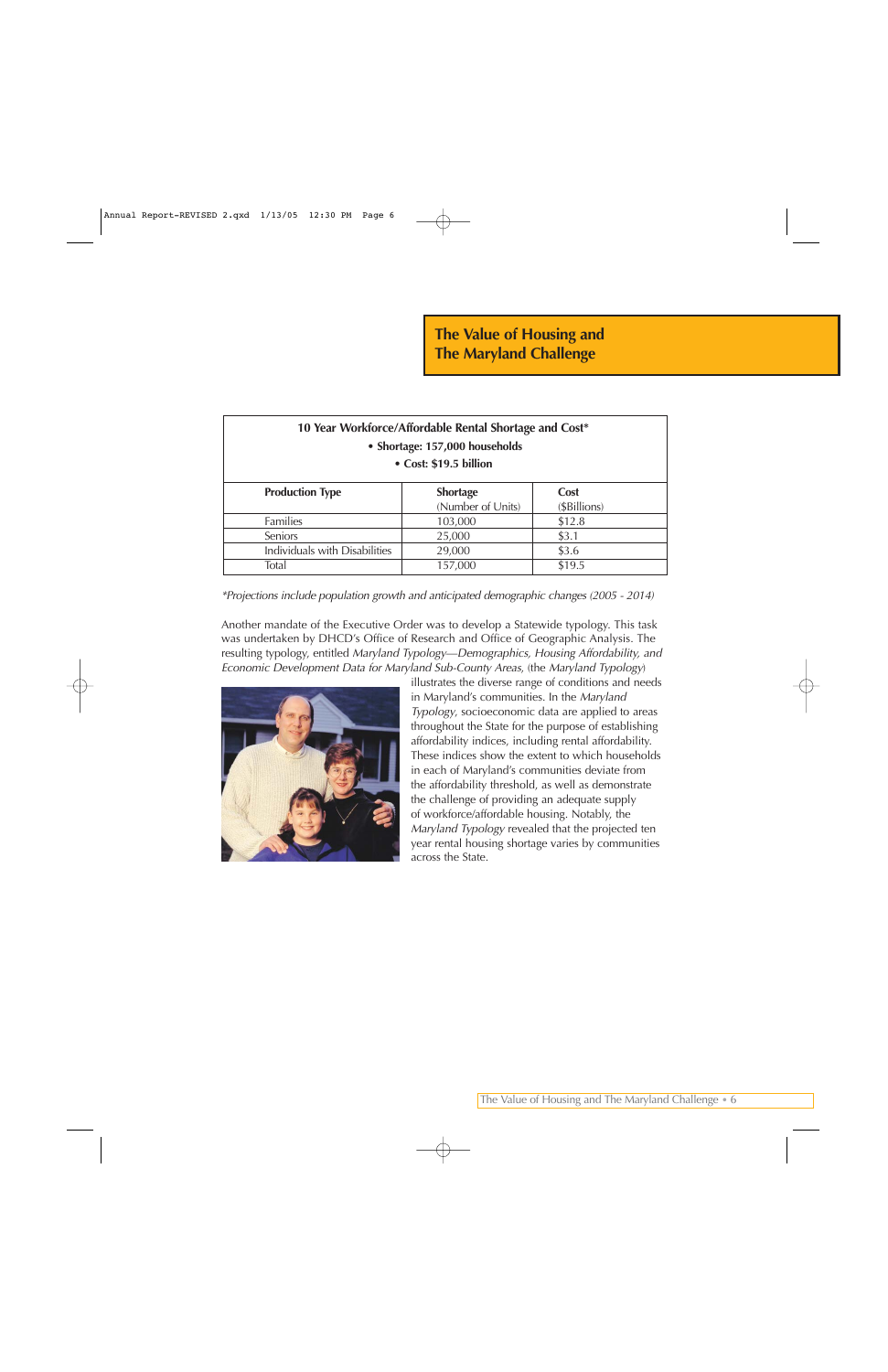Upon taking office, in addition to the creation of the Commission, Governor Ehrlich implemented a number of innovations addressing the workforce/affordable housing challenge and the need for community revitalization throughout the State. Two examples of these innovations include the **More House 4 Less** marketing campaign for DHCD's low-interest rate homeownership mortgage program and the creation of a new training academy, **Catalyst**, which is designed to provide technical assistance to communities.

### **More House 4 Less Homeownership Campaign**

Governor Ehrlich challenged DHCD to increase homeownership opportunities for Maryland's working families.

As a result, DHCD extensively restructured its Maryland Mortgage Program (MMP) and launched the **More House 4 Less** campaign to make the dream of homeownership a reality for more Marylanders. MMP guidelines were made more user-friendly for eligible low- to moderate-income individuals and families by:

- Raising house purchase price limits and lowering interest rates
- Increasing downpayment assistance
- Streamlining the loan and purchase process
- Offering more flexible zero-to two-point loans
- Removing restrictions requiring home purchases to be in certain areas

New homeowners, who have benefited from these improvements, have an average income of \$44,000, attesting to the success of the program in serving working families.

Since the More House 4 Less campaign was launched in April 2003:

- 2,117 Marylanders have utilized MMP to purchase homes, with mortgages totaling more than \$236 million
- An estimated \$17 million in legacy wealth has been created, with an average legacy wealth of \$8,000 for each borrower
- In the first full year the number of homeownership loans more than doubled from the preceding year

### **2003 Homeownership Rates**

| <b>Demographics</b>   | <b>National</b> | <b>Maryland</b> |
|-----------------------|-----------------|-----------------|
| <b>All Households</b> | 68.3%           | $71.6\%$        |
| <b>Minorities</b>     | $49.5\%$        | 53.6%           |

\*In 2003, Maryland's overall homeownership rate ranked 22nd in the nation. \*\*In 2000, Maryland's minority homeownership rate ranked 14th in the nation. National ranking for minority homeownership is not available for 2003.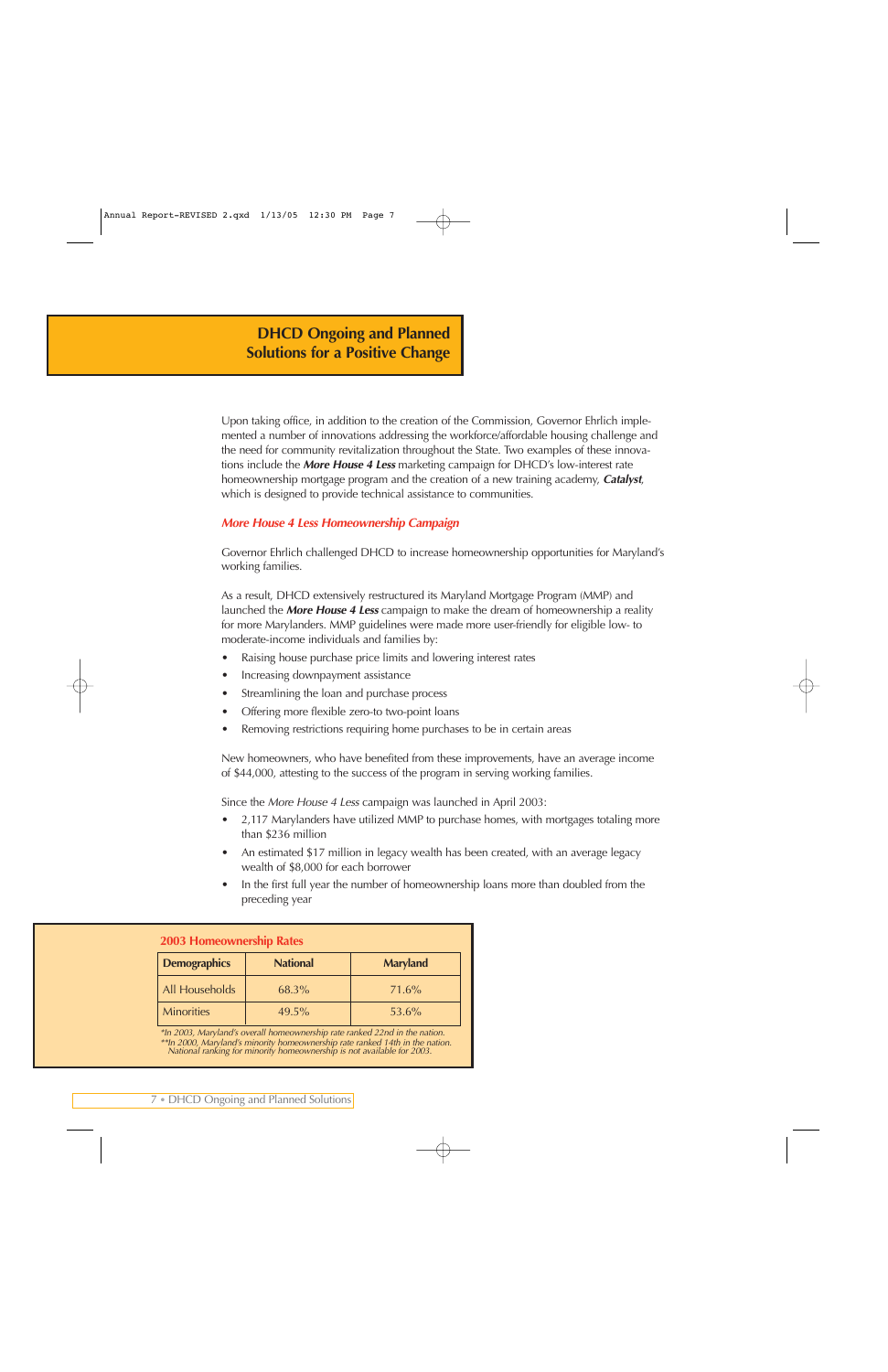# **Catalyst**

In order to provide greater assistance to community-based non-profits, local governments, small business entrepreneurs and community developers, DHCD created Catalyst. This innovative training academy assists these individuals and groups in navigating the community revitalization funding opportunities offered by DHCD.

Catalyst offers customized instruction through one-on-one consultations and on-site visits to communities as well as workshops on topics such as how to utilize an infrastructure bond, finance small business and develop a downtown revitalization plan.

In the past year Catalyst has:

- Attracted 360 participants to 21 "Sunrise Seminars" that focused on maximizing the performance of downtown small business retail ventures
- Provided information to 266 staff members from community-based non-profits on topics including marketing, financial management and utilizing State funding programs
- Supplied technical-skills training in community planning and pro forma development to personnel from more than 75 of Maryland's jurisdictions

### **Other Solutions for a Positive Change**

In addition to the aforementioned initiatives, DHCD also controls many of the financial tools and resources necessary to facilitate affordable housing production and community revitalization. A cabinet-level agency, DHCD focuses its resources on improving communities and creating housing opportunities for all Marylanders. DHCD was created in 1987, and its mission is "to improve the quality of life in Maryland by working with its partners to revitalize communities, expand homeownership and workforce/affordable housing opportunities, and preserve historic sites and traditions."

### **Homeownership Solutions**

As well as launching the More House 4 Less campaign, DHCD is working to bring further enhancements to its mortgage program, which is primarily financed by the issuance of tax-exempt bonds. Homeownership innovations include the improvement of DHCD's

tax-exempt revenue bond program and the creation of new partnerships with private lenders. These innovations will assist potential borrowers who are currently not eligible for DHCD's tax-exempt bond program. These new partnerships will enable DHCD to increase its current annual homeownership production from about 1,700 loans, based on the average production for the past five years, to about 2,600 loans—a 900 loan increase annually, or over 50% more in production.

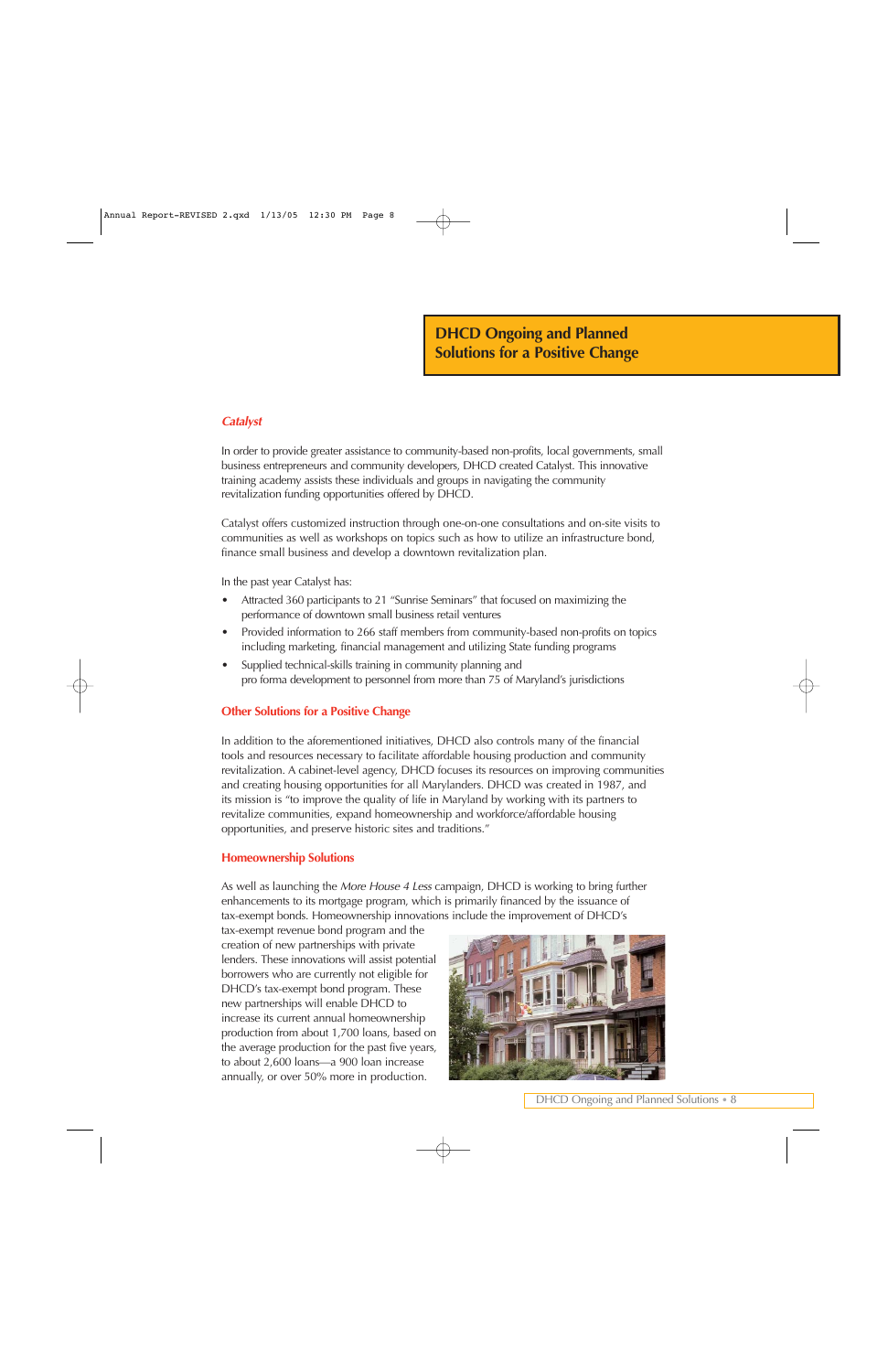## **Rental Housing Solutions**

Potential DHCD financial innovations, such as combining State-funded and bond-funded loans, optimizing the number of tax-credit only projects, and improving DHCD's bond program, is an important part of the rental housing solution. Together with existing controlled resources, DHCD estimates it can financially assist about 900 additional rental units annually through the issuance of higher levels of tax-exempt revenue bonds. The proposed enhancements will augment DHCD's current annual rental housing production from about 2,700 units, based on the average production for the past five years, to about 3,600 units, or an increase of over 30%.

## **Homeownership and Rental Enhancements**

DHCD plans to expand its ability to provide financial assistance to increase the production of affordable homeownership and rental opportunities through a series of interrelated enhancements and innovations, which include:

## **1. Optimize All DHCD Funding Sources by:**

- • Expanding the use of revenue bond resources
	- Example: leverage State loans with revenue bond funds
- Improving leverage of all available financial assistance
	- Example: utilize premium bonds to fund closing cost assistance
- **2. Improve Lending Programs Financed Through DHCD's Revenue Bond Program by:**
	- Providing flexible loan products and streamlined underwriting
		- Example: offer a 35-year mortgage, with interest only payments for the first five years
	- Offering the lowest fixed mortgage rate possible
		- Example: maintain a sub-5%, 30-year fixed rate mortgage
- **3. Enhance Financial Management of Revenue Bond Programs to Ensure Improved Lending Program and the Lowest Borrowing Costs by:**
	- • Maintaining strong financial policies to reduce existing and ongoing borrowing costs
		- Example: warehouse mortgages to lower overall cost of funds
	- Utilizing different types of financing techniques to allow for the lowest possible mortgage interest rates
		- Example: issue variable rate debt to lower borrowing costs
- **4. Create/Augment Private Sector Partnerships by:**
	- • Creating new programs that do not have some of the constraints associated with tax exempt financing
		- Example: develop new partnerships with private lenders
	- Exploring new financing techniques and credit enhancement options
		- Example: provide tax credit bridge financing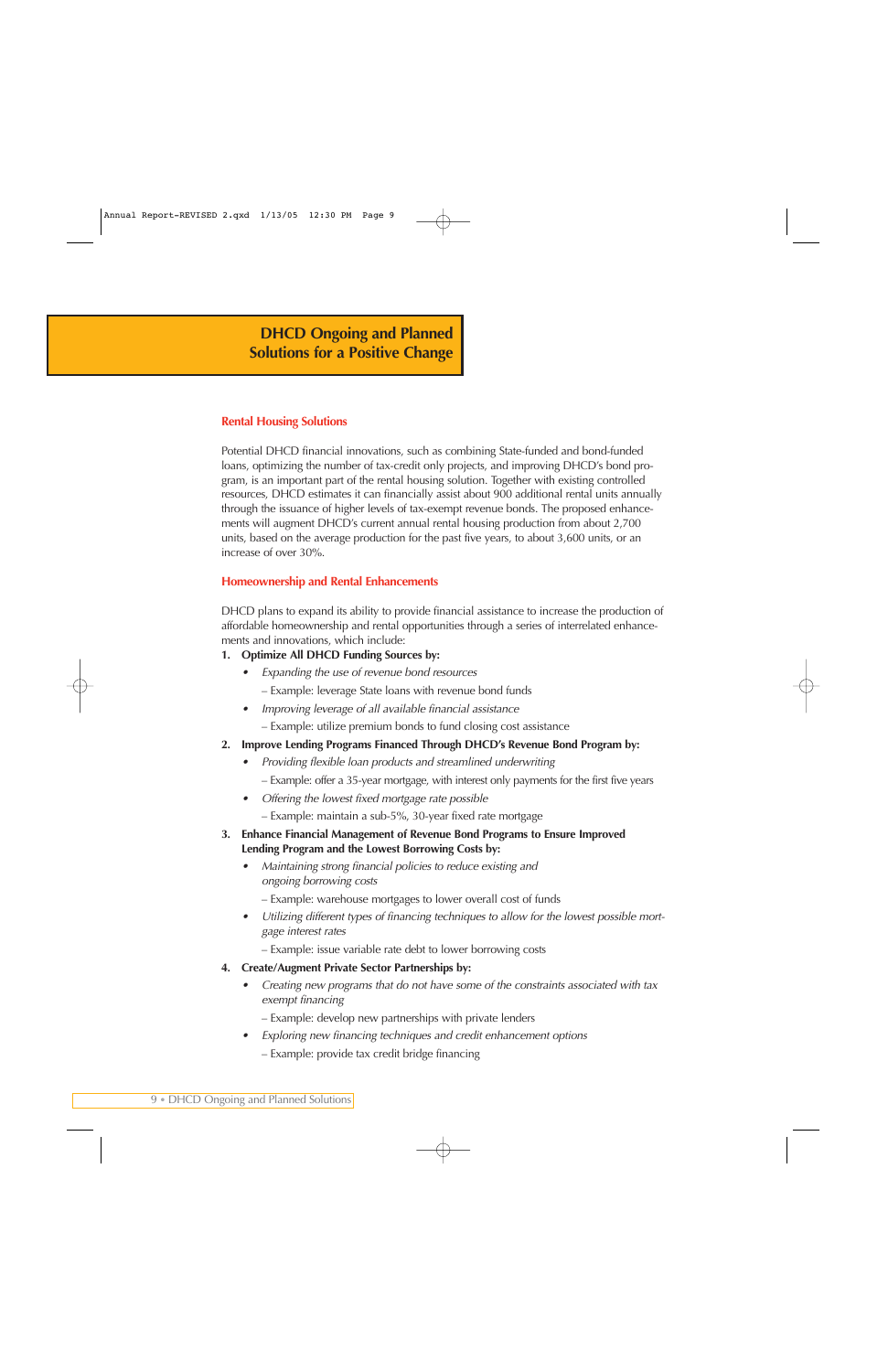# **DHCD Ongoing and Planned Solutions for a Positive Change**

DHCD's ongoing and planned innovations will potentially have a significant impact on both the homeownership and rental housing challenges, resulting in as many as 1,800 more affordable units annually, representing a 40% increase. A total of 6,200 affordable units will be produced on an annual basis.



Additionally, increasing homeownership has the compounded effect of both creating new homeowners and, in many cases, making more affordable rental units available. DHCD achieves virtually a two-fold return in creating workforce/affordable housing in Maryland with every homeownership opportunity it creates—the affordable homeownership loan and one freed-up affordable rental unit.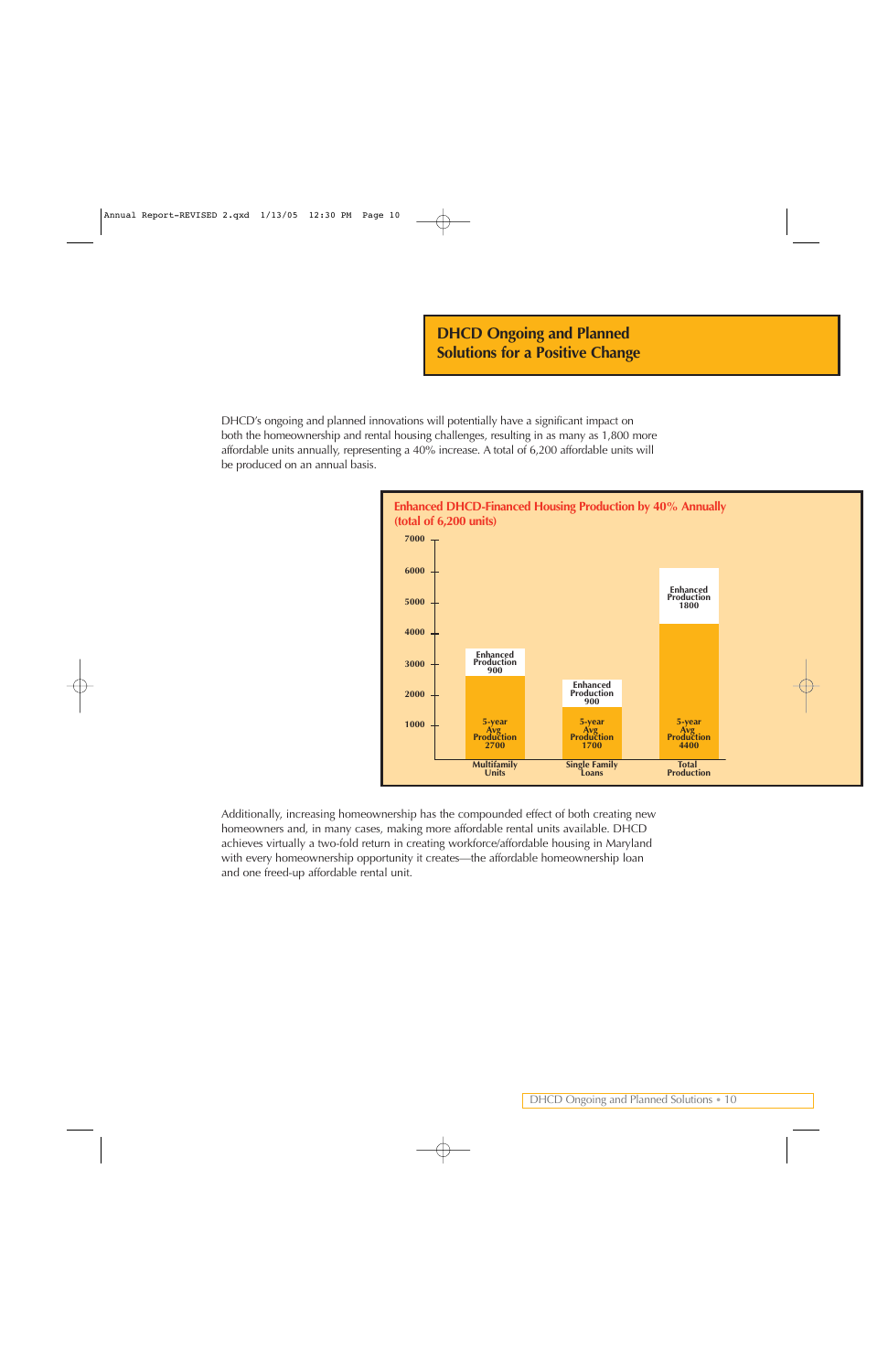# **The Impact of DHCD's Solutions on the Challenge**

Based upon its current State funding support and with planned innovations and enhancements to the homeownership and rental housing lending programs, DHCD will reduce the projected housing shortage by 62,000 units, representing 40% of the total 157,000 shortage, during the next ten years. Importantly, since these enhancements and innovations are largely predicated on improving DHCD's revenue bond programs, they will not require additional State funds. The 62,000 units financed over the next ten years (6,200 per year) fully leverage all of DHCD's resources with private financial resources.

| <b>Remaining Workforce/Affordable Challenge</b><br>After 10 Years |              |                          |                |  |  |
|-------------------------------------------------------------------|--------------|--------------------------|----------------|--|--|
|                                                                   | <b>UNITS</b> | <b>COST</b> (\$Billions) | <b>PERCENT</b> |  |  |
| <b>10 YEAR CHALLENGE</b>                                          | 157,000      | \$19.5                   | $100\%$        |  |  |
| DHCD CURRENT ACTIVITIES<br>PLUS ENHANCEMENTS                      | 62,000       | \$7.8                    | 40%            |  |  |
| <b>BALANCE AFTER 10 YEARS</b>                                     | 95,000       | \$11.7                   | 60%            |  |  |

After 20 years, DHCD will potentially impact the workforce/affordable housing challenge by 80% or 124,000 units. The remaining balance after 20 years will be approximately 33,000 units at a cost of approximately \$3.9 billion.

| Remaining Workforce/Affordable Challenge<br><b>After 20 Years</b> |              |                          |                |  |  |
|-------------------------------------------------------------------|--------------|--------------------------|----------------|--|--|
|                                                                   | <b>UNITS</b> | <b>COST</b> (\$Billions) | <b>PERCENT</b> |  |  |
| <b>10 YEAR CHALLENGE</b>                                          | 157,000      | \$19.5                   | $100\%$        |  |  |
| DHCD CURRENT ACTIVITIES<br>PLUS ENHANCEMENTS                      | 124,000      | \$15.6                   | 80%            |  |  |
| BALANCE AFTER 20 YEARS*                                           | 33,000       | \$3.9                    | 20%            |  |  |

\* Assumes no new growth in shortage beyond year 2014

Clearly, the planned DHCD enhancements can have a great impact on tackling the workforce/affordable housing challenge over the next 20 years and will work in tandem with the eight recommendations of the Commission.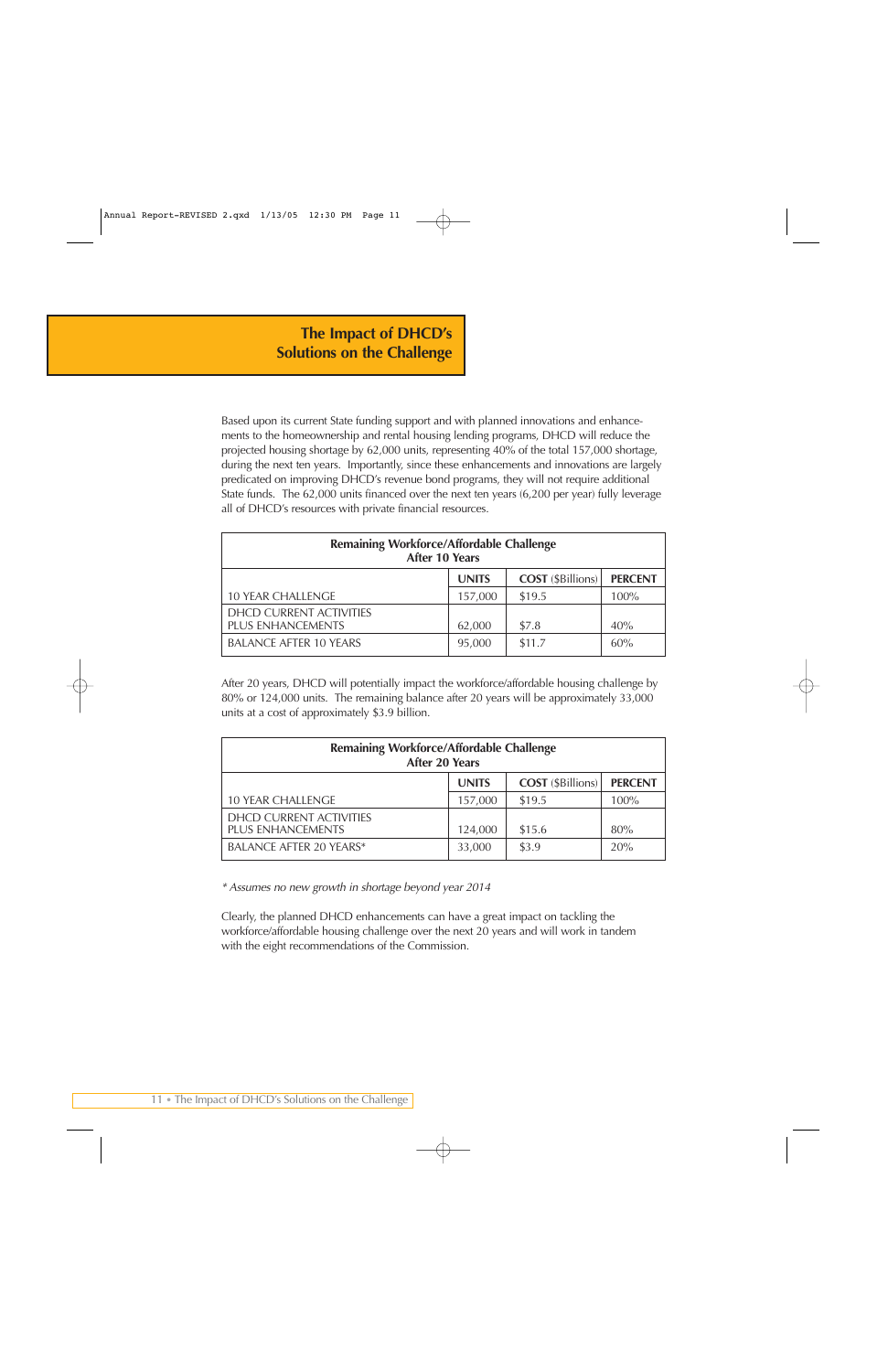The final eight recommendations of the Commission represent many innovative and creative solutions. Additionally, the recommendations take into consideration several important factors:

- The magnitude of the housing shortage identified in the quantitative analysis, Workforce Affordable Housing in Maryland, and the Maryland Typology, as well as the ongoing and planned efforts of DHCD to bridge the gap.
- The importance that the recommendations represent practical solutions that could be implemented in the short term.
- The need to address workforce/affordable and accessible housing options for specialneeds populations, including individuals with disabilities at or below Supplemental Security Income (SSI), seniors and the homeless.
- The desire to leverage public sector funds with private sector investment.
- The need to utilize the Ehrlich Administration's Pillar of Fiscal Responsibility when analyzing the recommendations.

One of these recommendations in and of itself cannot make a great impact, however, as a group, the eight final recommendations of the Commission can and will have a positive impact on Marylanders across the State.

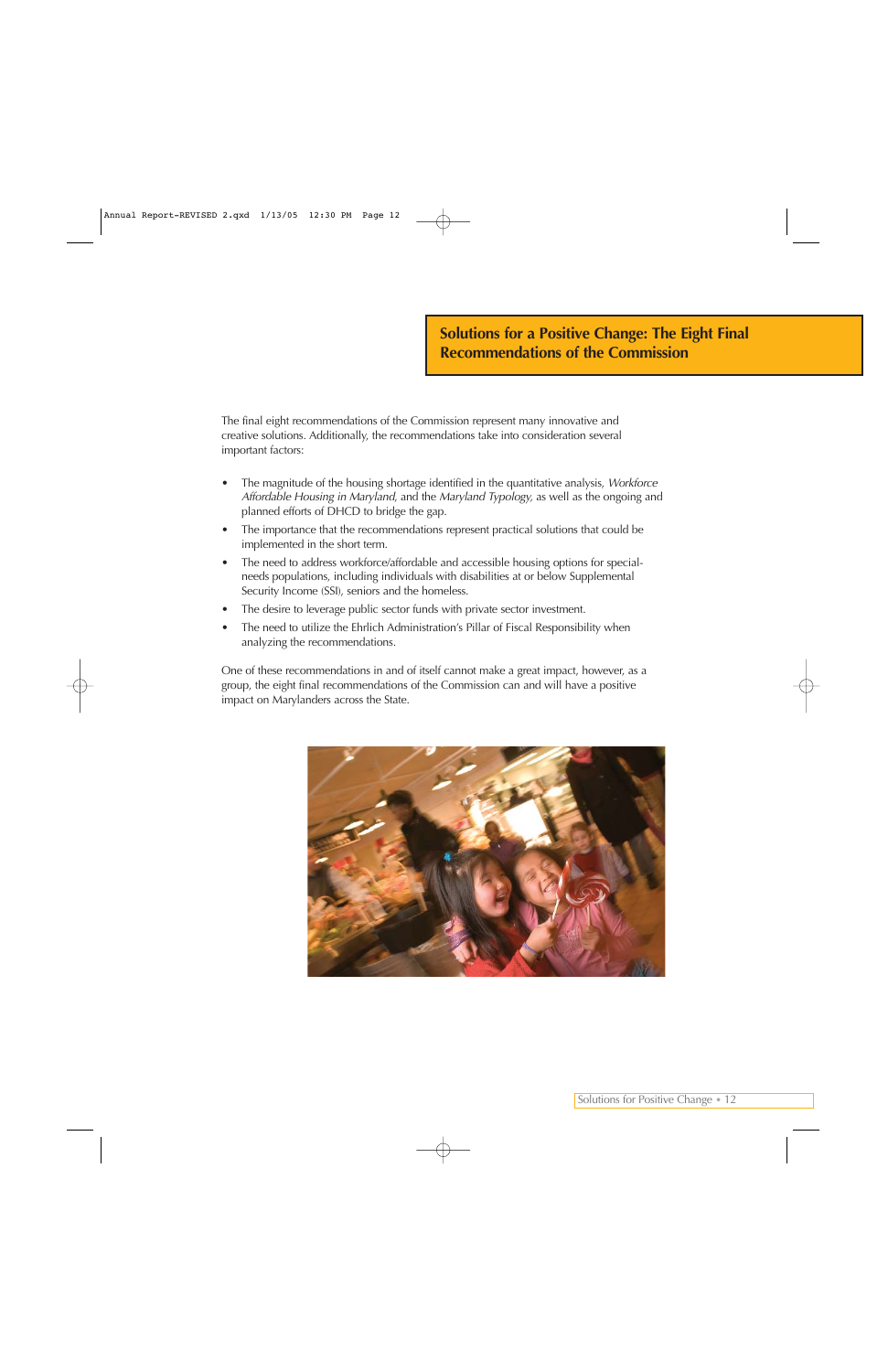**Partner with local jurisdictions to further a long-term commitment to an adequate supply of housing for all Maryland citizens. In that regard, utilize the Development Capacity Task Force Memorandum of Understanding (MOU), executed by the Maryland Municipal League, the Maryland Association of Counties, and the Maryland Department of Planning on August 19, 2004, as a mechanism for facilitating the development of a housing plan for each jurisdiction, as deemed appropriate by the jurisdiction. Among other items, the housing plans may address the supply of land properly zoned for residential purposes and sufficient to accommodate growth that equitably addresses affordability for all Maryland citizens at all incomes, including workforce families/individuals, seniors, individuals with disabilities below Supplemental Security Income (SSI) level and the homeless.** 

Maryland's land is its greatest asset. Most land-use and zoning decisions are made by local jurisdictions and consequently these decisions directly impact seniors' ability to age in place, individuals' with disabilities access to affordable and accessible housing and families' desire to live near schools and employment centers. Additionally, land use and planning policies guide residential, commercial, environmental, historic and recreational development activities that shape our communities.

The development of housing plans that take into consideration the needs of families, seniors and individuals with disabilities will assist local jurisdictions in ensuring that all members of the communities have housing choices. One size does not fit all when it comes to housing plans, as the demand for housing in jurisdictions throughout Maryland widely differ. Therefore, it is important for local jurisdictions to have flexibility in designing housing plans to meet the needs of its residents today, and to plan for future needs as demographic patterns change. Additionally, continuing education of all Marylanders, including local policy makers, as to the need for workforce/affordable housing in their communities is critical to the successful implementation of local housing plans.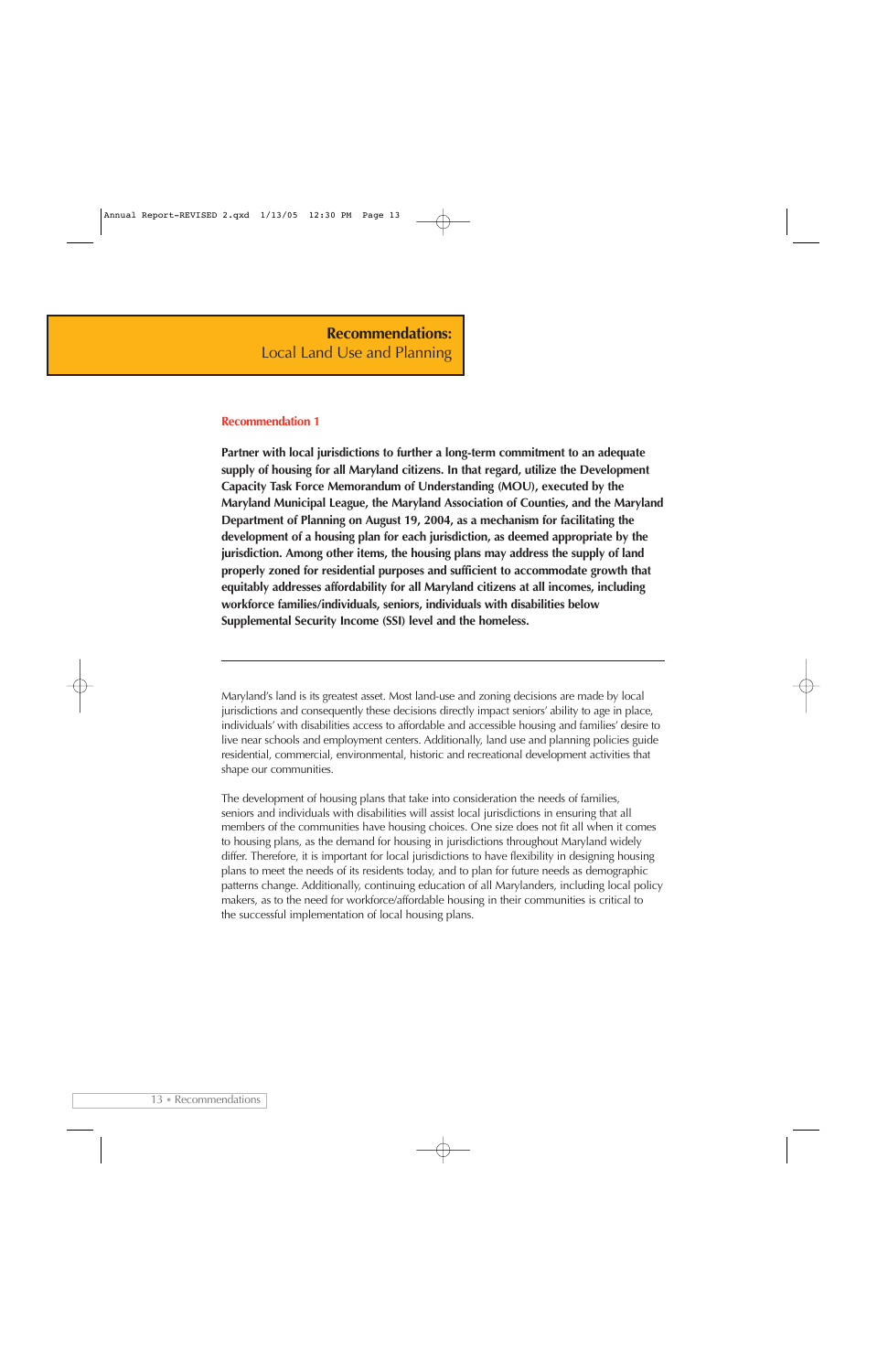**Modify State funding requirements for housing and economic development financial resources to ensure that the supply of workforce/affordable housing is considered as an element of the decision-making process.**

The way in which State resources are directed can have a widespread impact on the quality of life of Maryland's citizens. For example, when new jobs are created as a result of economic development efforts by the State, such as a new business or enterprise relocating to Maryland, there is often a corresponding need for housing and other community-based services.

Recognizing the link between economic development, housing, and community development, and structuring the State's resources in such a way that all are considered, will help ensure vibrant communities throughout Maryland.

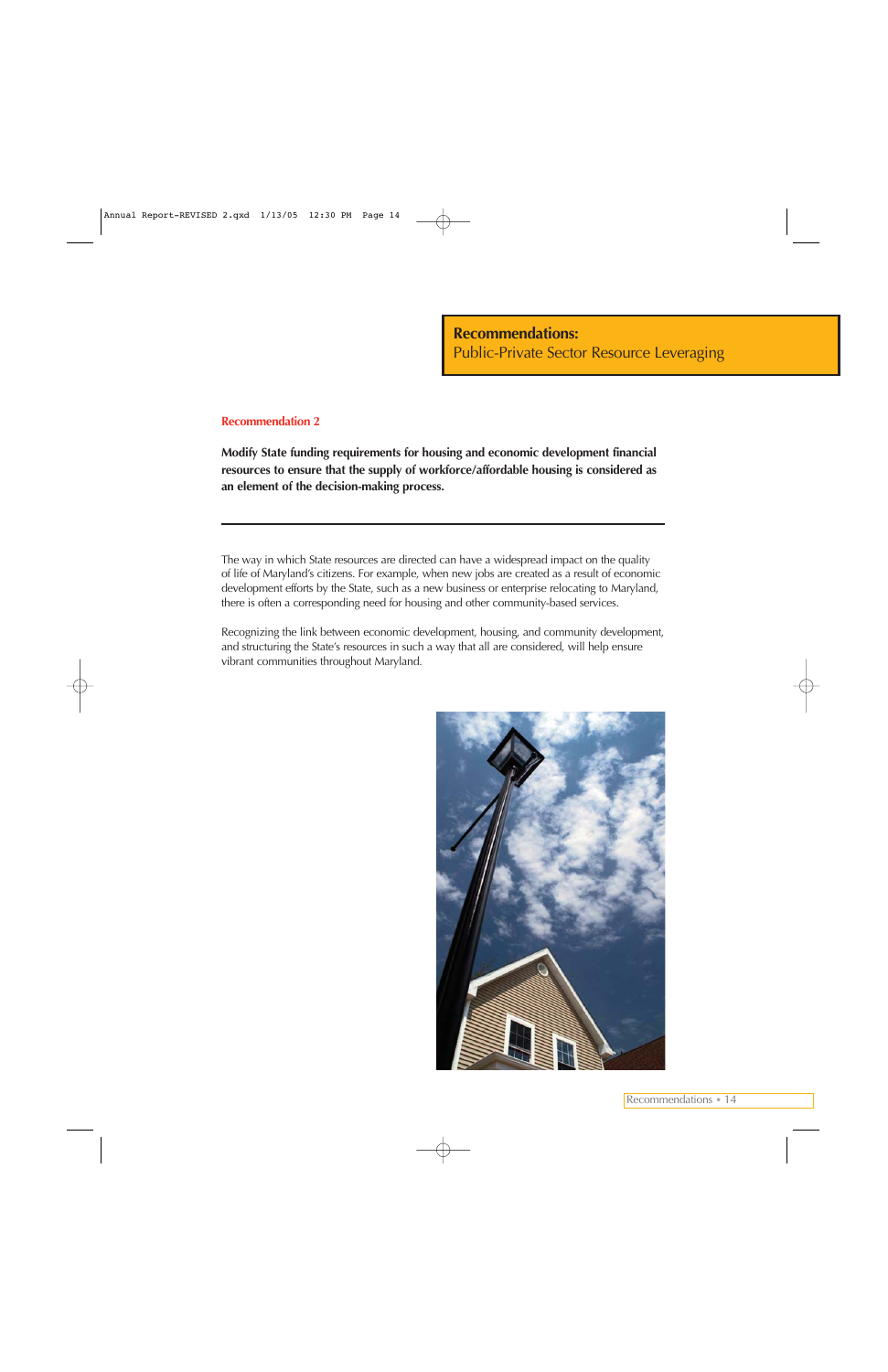**Introduce legislation that creates a Maryland Housing and Community Revitalization Trust Fund (the Trust Fund) administered by DHCD that would receive a portion of the increase in real estate property taxes caused by State investment in a housing or community revitalization initiative.**

As budgetary constraints continue to challenge many states around the nation, the public sector continues to look for additional revenue streams as a means to finance workforce/affordable housing. The Trust Fund seeks to capitalize on the increase in real property taxes realized on projects in which DHCD invests. For example, when vacant land is developed into workforce/affordable rental units through DHCD's financial assistance, the value of the land with these improvements dramatically increases and additional real property taxes are generated. The creation of the Trust would allow the State's portion of the increase in real property taxes to be utilized as a dedicated source for the development of additional workforce/affordable housing and community revitalization initiatives. Over the next ten years, it is projected that as much as a \$42 million revenue stream could be created.

### **Formula for Creating Revenue for the Trust Fund**

100% of the increase in State's property tax (\$0.13 1/2/\$100) caused by DHCD financial activities **plus** 10% of the local property tax caused by DHCD financial activities **equals** approximately a \$42 million revenue stream to be credited over 10 years

The development of the Trust Fund will focus the increase in economic impact towards furthering communities and housing production and preservation. Specifically, the Trust Fund revenue will be used for workforce/affordable housing or community revitalization project costs that are traditionally difficult to finance or find funding for, including predevelopment costs, bridge loans, demolition, site preparation, capital equity, interest rate buy-down options, operating support and other costs. The funds will act as a match, leveraging other forms of public and private sector forms of investment.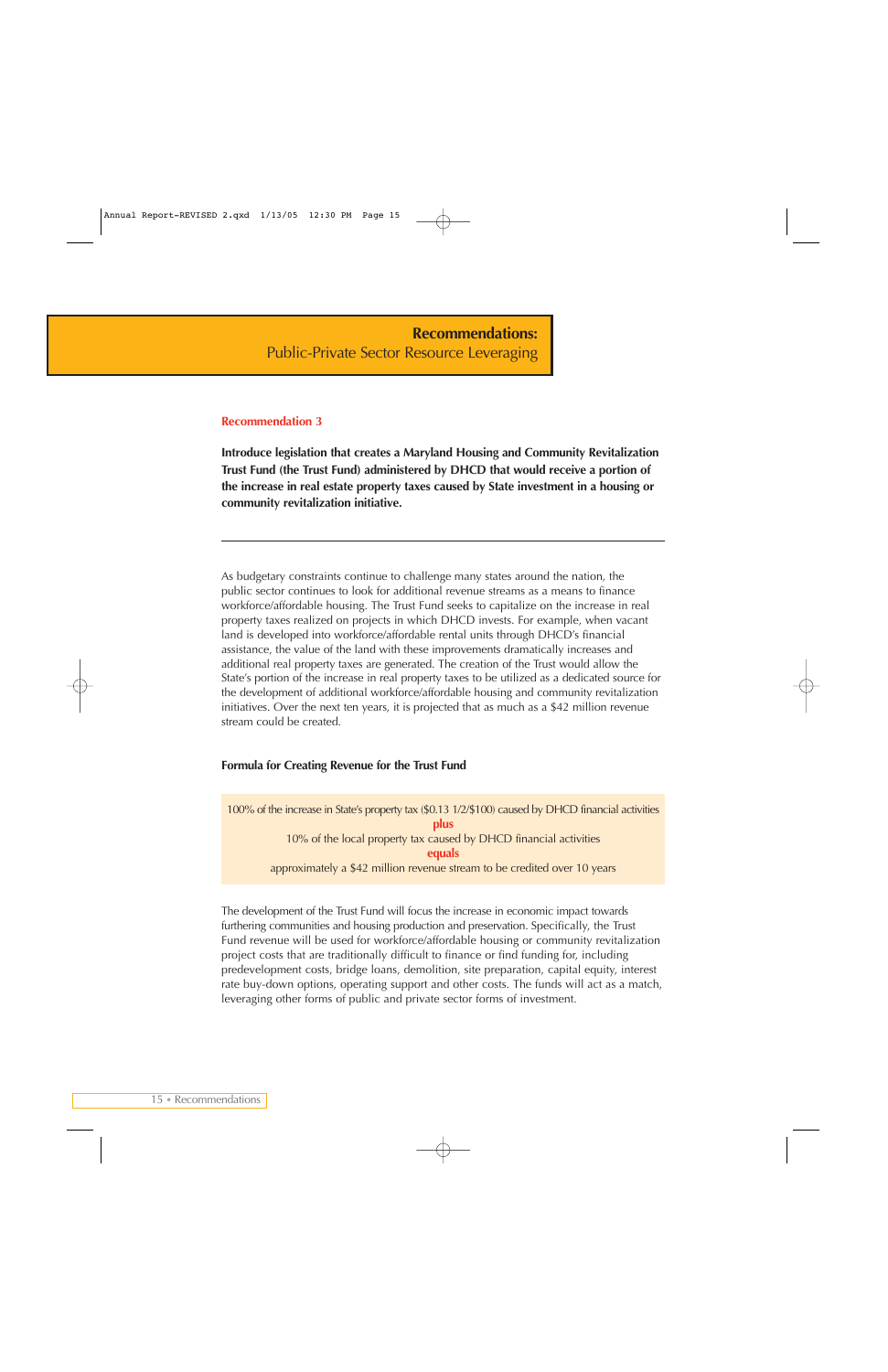**Utilize a portion of the funds generated by the Maryland Housing and Community Revitalization Trust Fund to support community-based organizations and non-profit organizations that provide housing counseling programs.**

Homeownership counseling provides a critical service to Marylanders who aspire to own a home. In addition to reducing foreclosures and bankruptcies, homeownership counseling assists with family budgeting, financial planning and raising awareness about the benefits of ongoing home maintenance.

In Maryland, there are numerous organizations that provide homeownership counseling to families and individuals. Operating funds are the single biggest challenge organizations have when struggling for survival. Public funds available for operating expenses are not plentiful. Thus, a dedicated revenue stream will help ensure the financial stability of those important organizations.

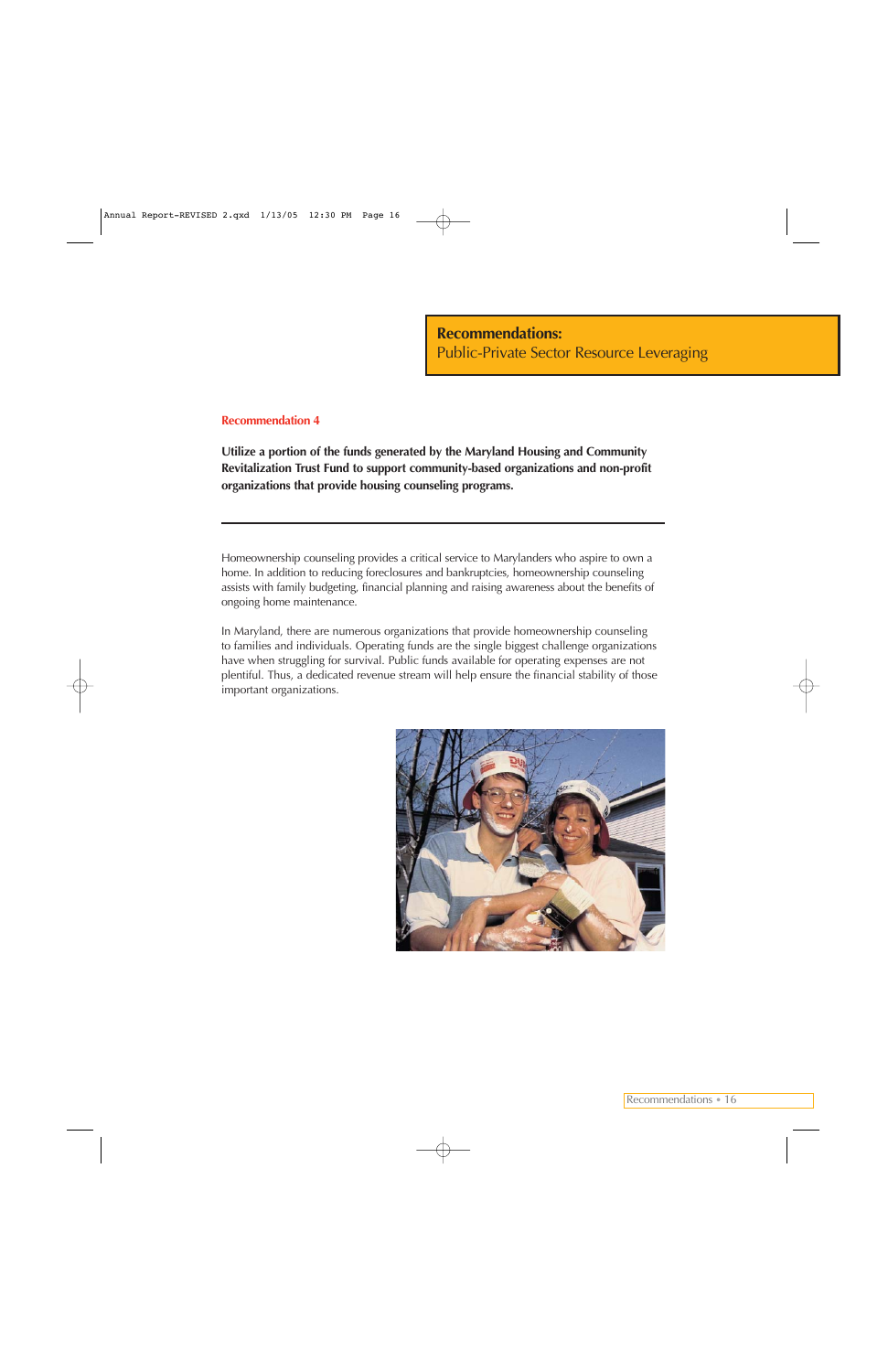**Support and encourage the State's participation in the Maryland Equity Fund Steering Committee that will analyze Maryland's ability to support an Equity Fund that will provide funds for workforce/affordable housing and community revitalization initiatives.**

DHCD traditionally functions in areas where there is a financing gap in the private market and the State's investment can stimulate additional public and private investment. Additional tools are necessary, however, to meet the increasing need for workforce/affordable housing.

As the public and non-profit sectors face pressing capital needs to produce workforce/affordable housing and to revitalize blighted neighborhoods, a rapidly growing, new financial industry of "double bottom line" private equity funds has emerged to fill the gap. In less than a decade, in communities around the nation, including California, Massachusetts and Missouri, this industry has invested more than \$2.5 billion, primarily consisting of large institutional capital which, in turn, has leveraged more than \$10 billion to produce:

- 1. Risk adjusted market rates of returns for investors (the first bottom line)
- 2. Measurable jobs, wealth and community revitalization for community stakeholders (the second bottom line)

A group of non-profit organizations, local governments, lending institutions, and other stakeholders have created the Maryland Equity Fund Steering Committee to explore the feasibility of creating an equity fund or funds here in Maryland. Similar to other communities around the nation, the creation of a Maryland equity fund or funds could serve to attract significant private investments in communities throughout the State.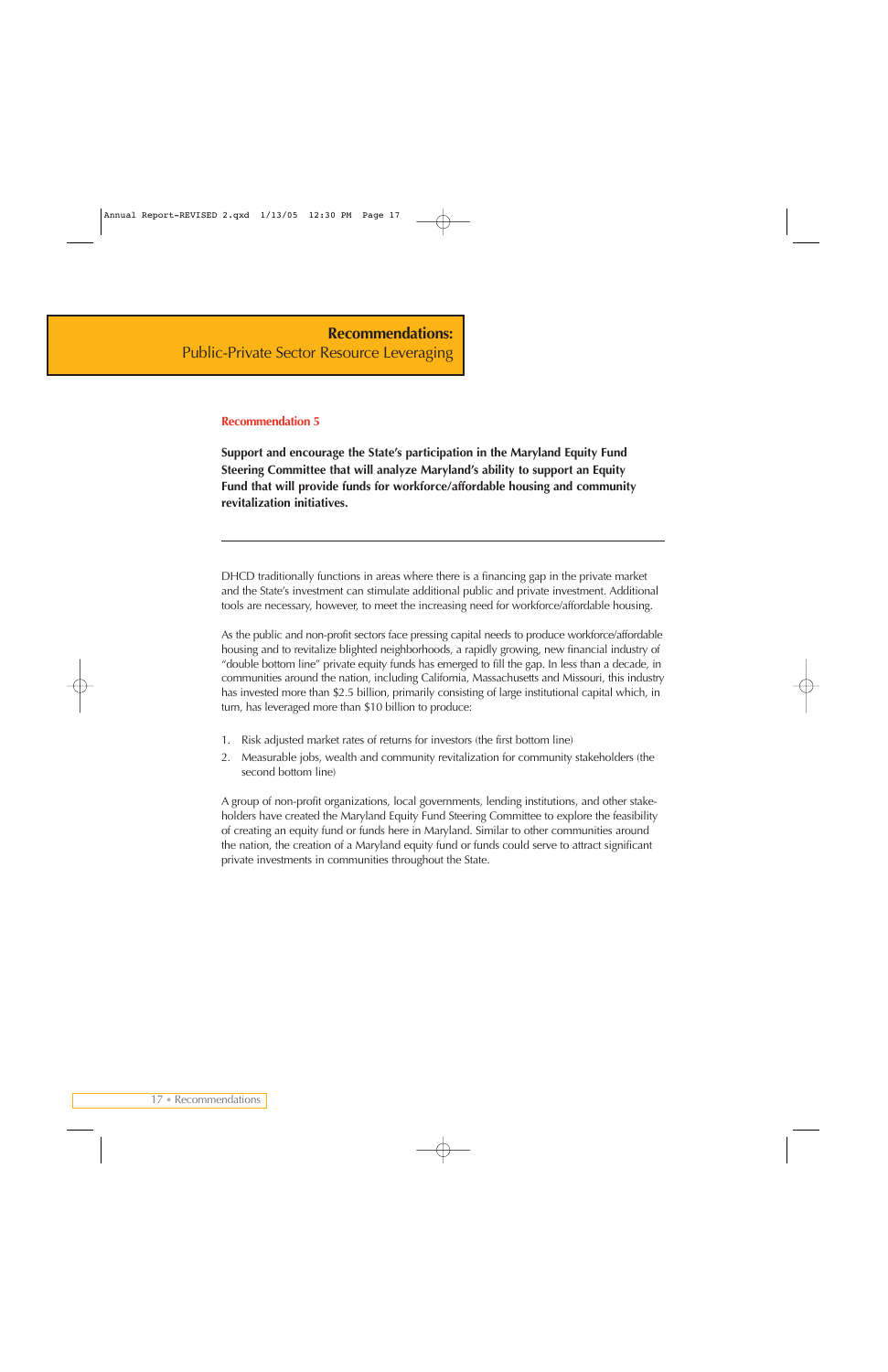**Create a Bridge Subsidy Demonstration Program for individuals with disabilities by reallocating a portion of existing resources of funds from the Maryland Department of Housing and Community Development and other State agencies, for the purpose of providing short-term rental assistance to 75 to 100 individuals annually, for up to three years, while the individuals await permanent housing assistance such as a Section 8 Housing Choice Voucher. The cost is estimated to be \$700,000 annually for three years, totaling \$2.1 million.**

Individuals with disabilities at the Supplemental Security Income (SSI) level receive under \$7,000 annually for housing, medical attention, food and other necessities. Homeless individuals receive even less and often have no other income.

There is a need to transition individuals with disabilities from structured service settings to housing choices in mainstream settings that offer a greater potential for independence and self-sufficiency. While traditional permanent housing solutions such as the Housing Choice Voucher Program (Section 8) and the Public Housing Program are still viable options for these individuals, there are extensive waiting lists at most housing agencies in Maryland. As a result there is often a much longer waiting period for these types of assistance. The creation of a viable bridge subsidy program can serve to provide affordable rental assistance until a more permanent solution is identified.

The standard Housing Choice Voucher Program was evaluated as the most likely source for a bridge subsidy program (Tenant Based and Project Based). During the last several years, many housing agencies struggled to meet utilization rates in Maryland. A program that targets individuals with disabilities and improves statewide utilization rates presents a positive step forward in assisting the neediest segment of Maryland's population.

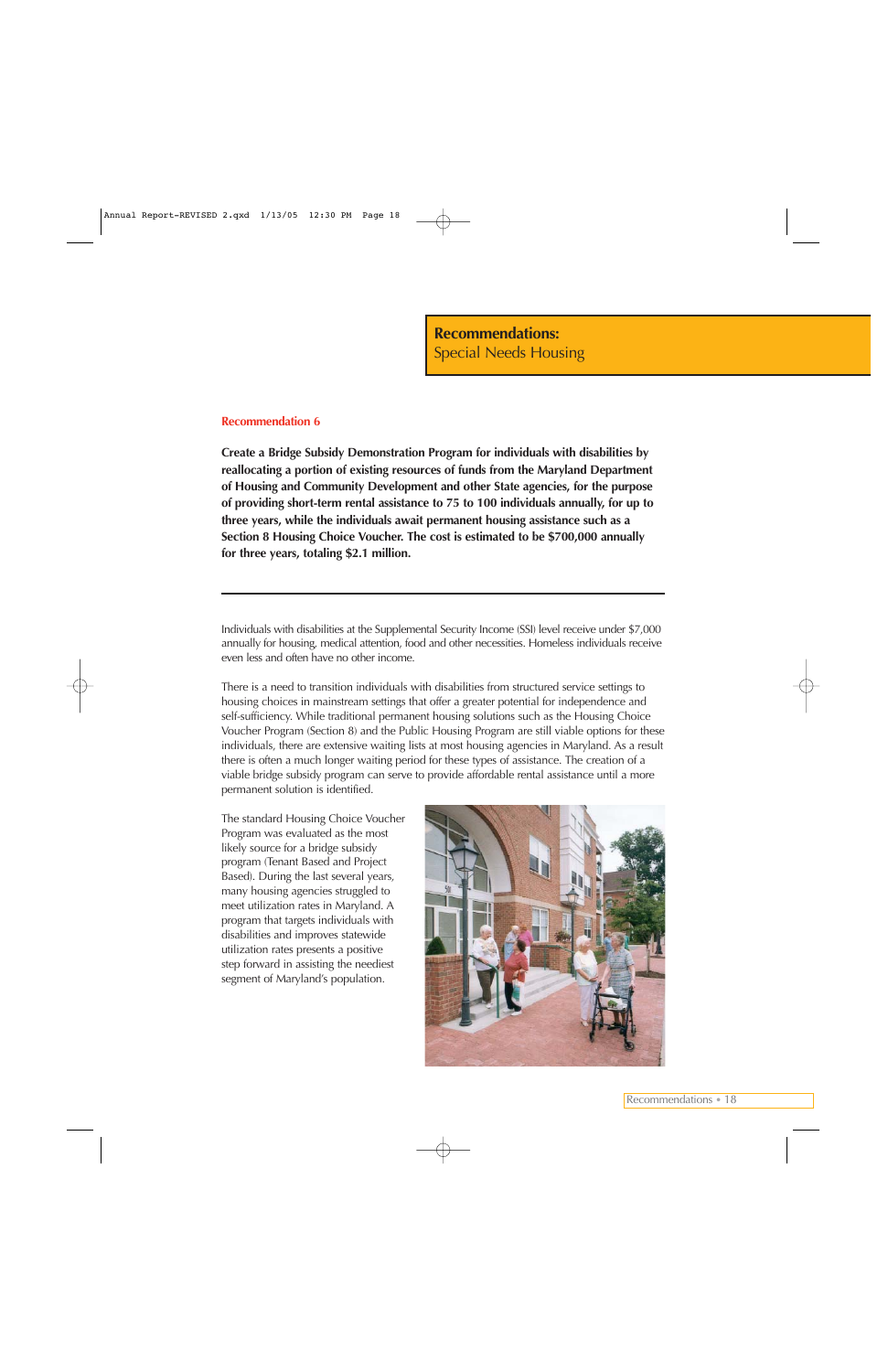**Create an interdepartmental steering committee, established by the Governor and led by the Department of Budget and Management, to address service delivery efficiencies and 1) direct a portion of any State savings and/or 2) redirect existing resources for the production of affordable housing for seniors and individuals with disabilities at SSI level income, regardless of age.**

The goal of this recommendation is to analyze social service delivery to Maryland's senior citizens and individuals with disabilities and develop ways to provide overall State savings. Under the leadership of the Department of Budget and Management, State agencies such as the Department of Human Resources, Department of Health and Mental Hygiene, Department of Disabilities, Department of Aging and DHCD will work collaboratively to develop ways to provide the same services more effectively and more efficiently, thereby freeing up funds. In turn, those savings can be used to create additional housing opportunities for these segments of Maryland's population.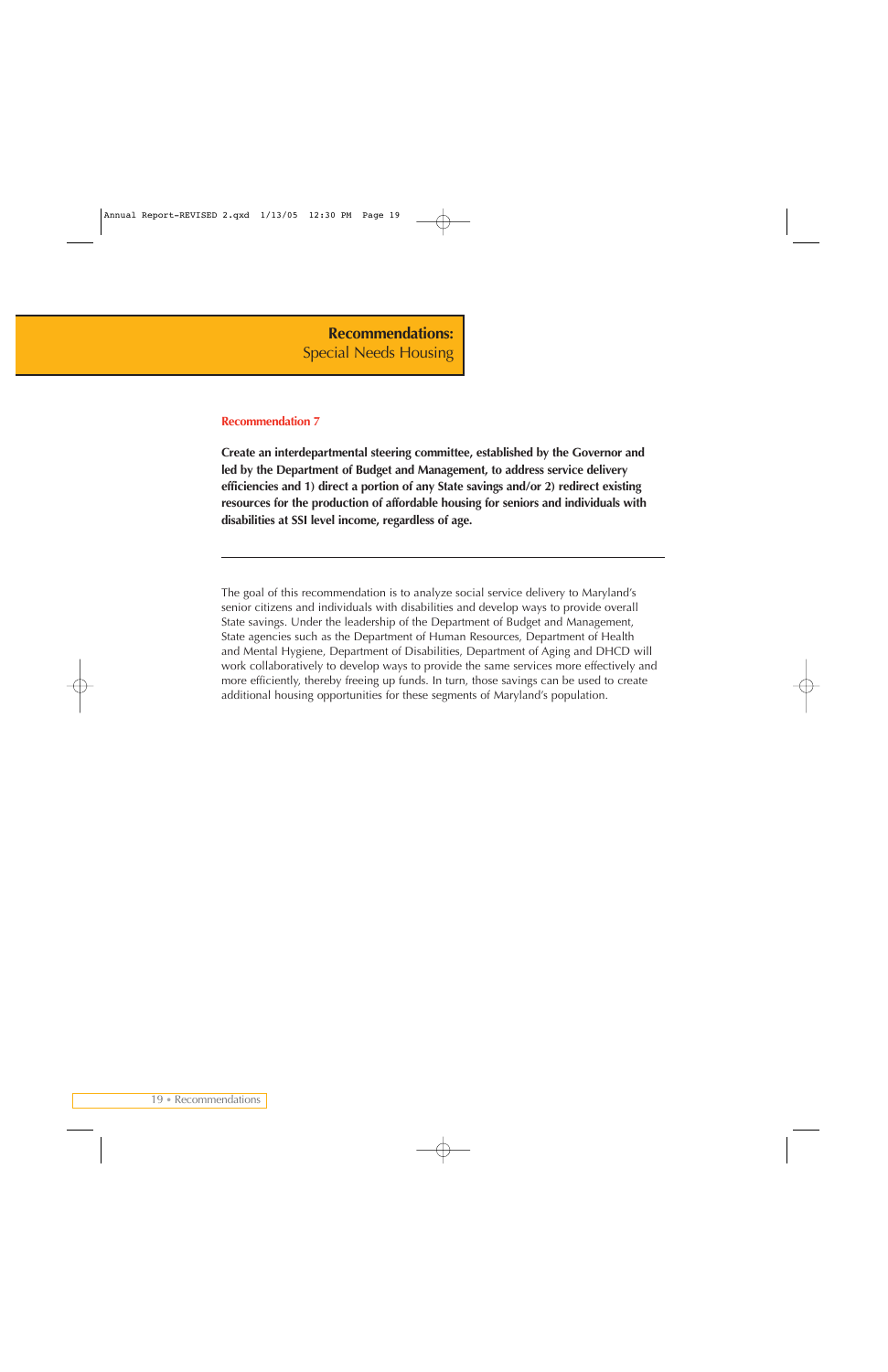**Include the Maryland Department of Housing and Community Development in the review process of the State's surplus property inventory to assist with the identification of land appropriate for housing development, which includes workforce housing, senior housing and housing for individuals with disabilities, including those at SSI level income.**

The Department of General Services (DGS) manages the disposition process for surplus State land. The focus of the recommendation is to encourage DGS and DHCD to work collaboratively to explore any opportunities to utilize excess State land for the development of housing for Maryland's workforce, seniors and individuals with disabilities, including those at SSI level income.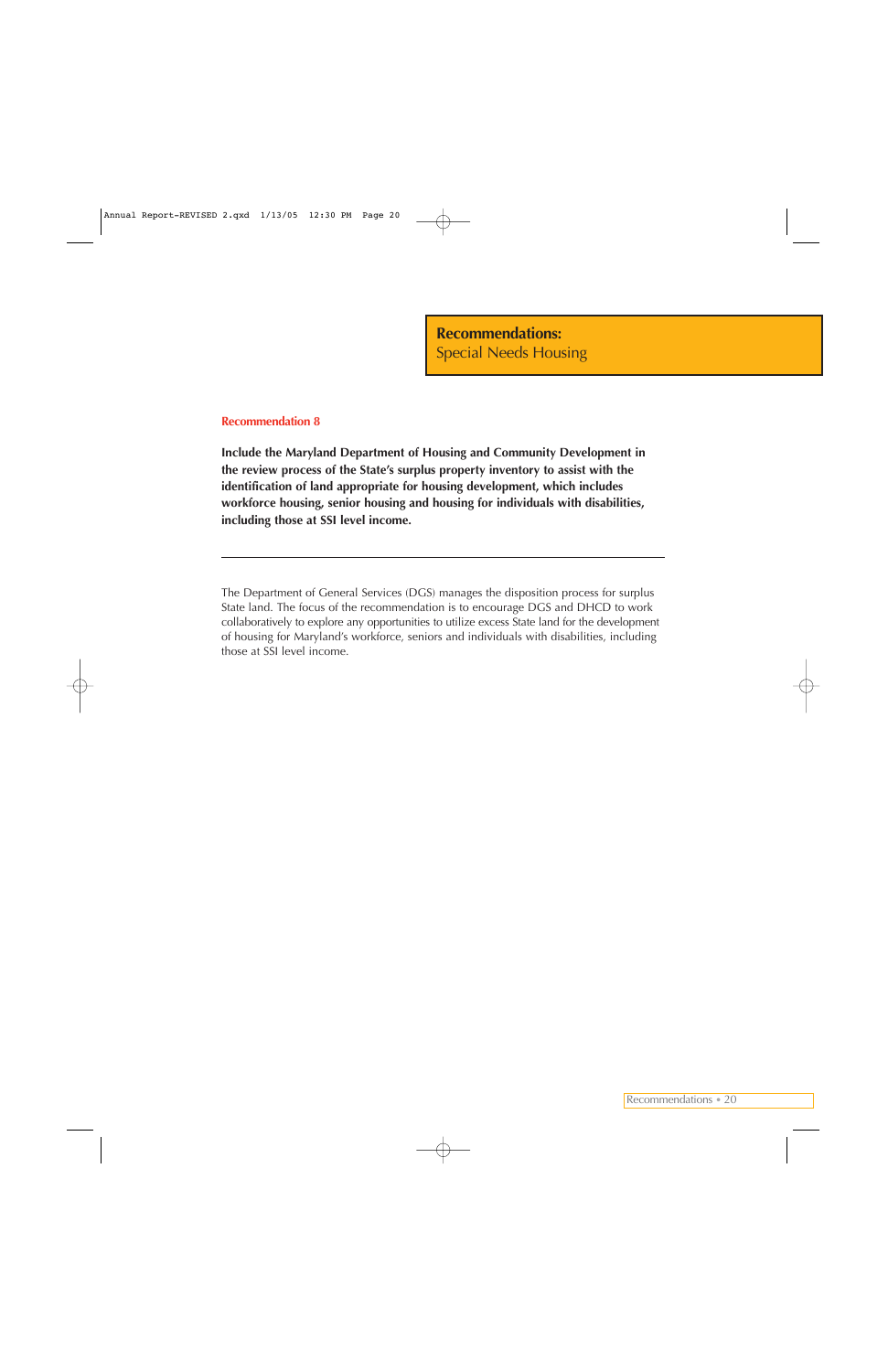# **The Future:** Looking Ahead to Positive Change

The work of the Commission and the final eight recommendations provide a strong base of knowledge and an understanding of the acute need for workforce/affordable housing and community revitalization throughout Maryland. Perhaps more importantly, the Commission's work offers direction as to how to proceed over the next several years in solving these critical issues.

Ensuring that all Marylanders have housing choices and can live in places that are healthy for their children—close to work, schools and places of worship—is the cornerstone of a



vibrant and diverse community. Through continuing innovations at DHCD and collaboration among its many partners, not only will the work of the Commission be implemented, but also new ideas will continue to evolve. As long as there are committed individuals with vision, there is no limit to what can be accomplished for the greater good.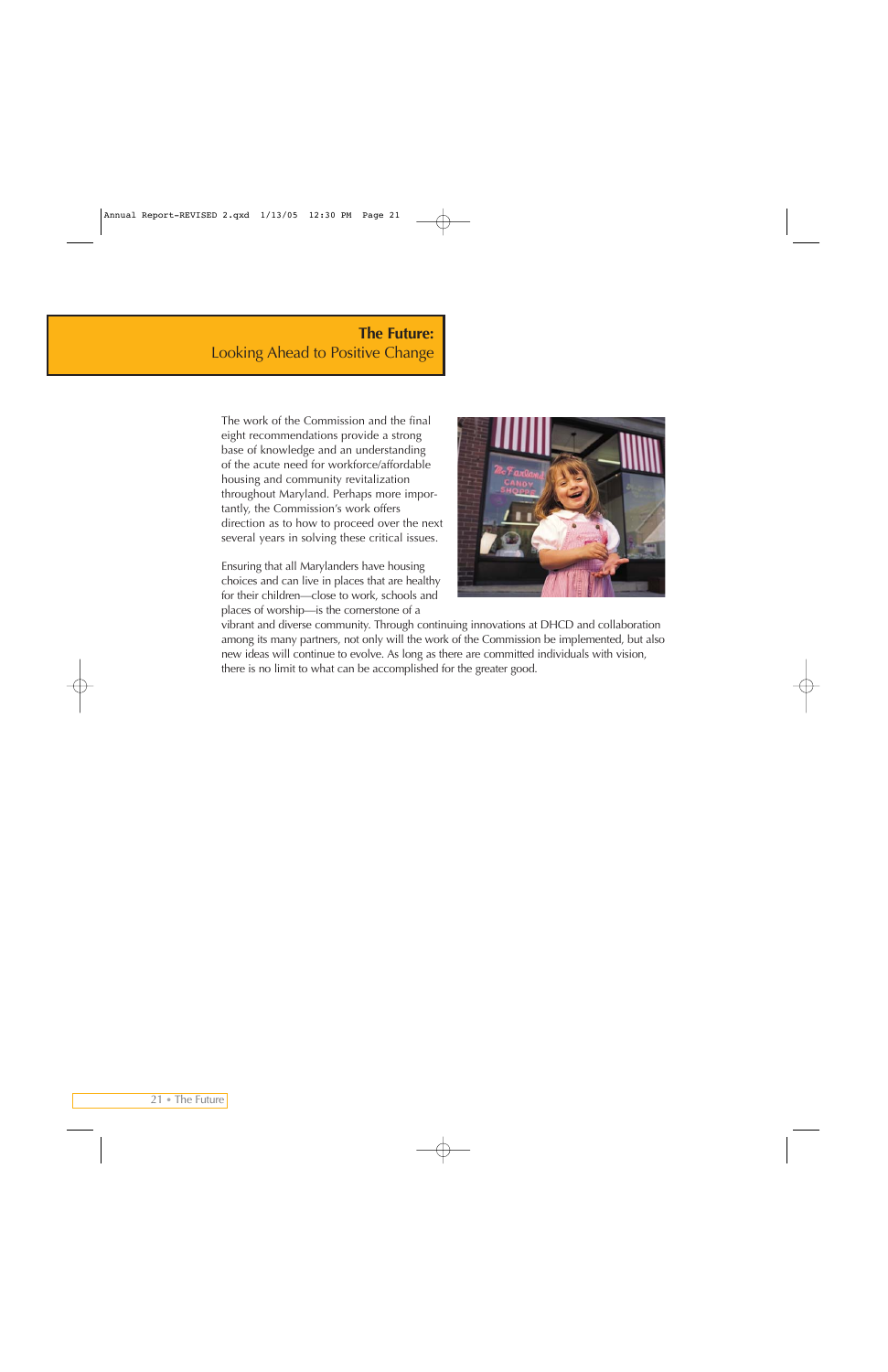### **For more information, please contact the Maryland Department of Housing and Community Development**

**Victor L. Hoskins,** Secretary Department of Housing and Community Development 410-514-7001 hoskins@dhcd.state.md.us

**Shawn Karimian,** Deputy Secretary Department of Housing and Community Development 410-514-7006 karimian@dhcd.state.md.us

**Elise Butler,** Chief of Staff Department of Housing and Community Development 410-514-7009 butler@dhcd.state.md.us

**Stephen Silver,** Chief Financial Officer Department of Housing and Community Development 410-514-7122 silver@dhcd.state.md.us

**Allison Ladd,** Director Governor's Commission on Housing Policy 410-514-7004 ladd@dhcd.state.md.us

**Massoud Ahmadi,** PhD., Director Office of Research 410-514-7192 ahmadi@dhcd.state.md.us

**Amy E. Seitz,** Director Office of Marketing and Promotions 410-514-7702 seitz@dhcd.state.md.us

**Jason Mielke,** Director Office of Geographic Analysis and Mapping 410-514-7705 mielke@dhcd.state.md.us

**Steven S. Lakin,** Director Office of Government and Public Affairs 410-514-7147 lakin@dhcd.state.md.us

**Jennifer Franks**, Legislative Liaison Department of Housing and Community Development 410-514-7014 franks@dhcd.state.md.us

**Brian McLaughlin,** Assistant Secretary Division of Neighborhood Revitalization 410-514-7015 mclaughlin@dhcd.state.md.us

**Mary Burkholder,** Assistant Secretary Community Development Administration 410-514-7405 burkholder@dhcd.state.md.us

**George Eaton,** Director Division of Credit Assurance 410-514-7348 eaton@dhcd.state.md.us

**Sue McLean,** Director Information Technology 410-514-7182 mclean@dhcd.state.md.us

**J. Rodney Little,** Director Historical and Cultural Programs 410-514-7601 little@dhcd.state.md.us

**Jolly Burks, Director** Division of Finance and Administration 410-514-7101 burks@dhcd.state.md.us

**Anthony J. Mohan,** Counsel Department of Housing and Community Development Office of the Attorney General 410-514-7838 mohan@dhcd.state.md.us

**Mark Petrauskas,** Counsel Governor's Commission on Housing Policy Office of the Attorney General 410-514-7834 petrauskas@dhcd.state.md.us

Website: www.dhcd.state.md.us/housingpolicy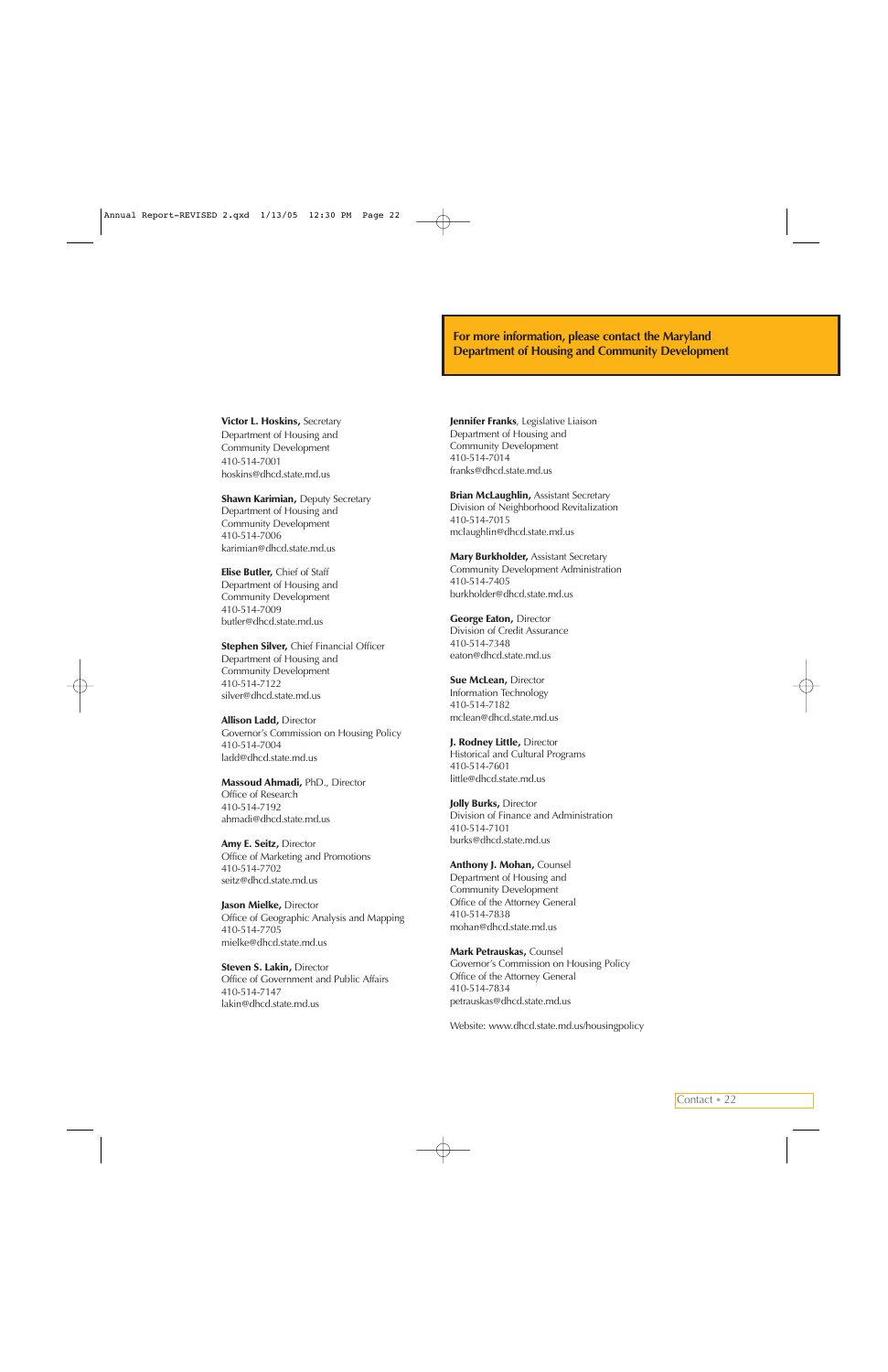### **Affordable and Accessible Housing for Individuals with Disabilities Subcommittee**

**Kris Cox,** Chair Secretary, Maryland Department of Disabilities

**Blessing Asher** Maryland Department of Human Resources

**Candace Baldwin** NCB Development Corporation National Development Institute

**Sharon Brent** NCB Development Corporation National Development Institute

**Christina Byrne** The Lt. Joseph P. Kennedy Institute

**Brian Cox,** Commissioner Maryland Developmental Disabilities Council

**Tracey DeShields** Maryland Department of Health and Mental Hygiene

**Diane Dressler** Maryland Department of Health and Mental Hygiene

**Peter Engel** Montgomery County Housing Opportunities Commission

**Senator Sharon Grosfeld,** Commissioner Maryland Senate

**Mosi Harrington** Housing Initiatives Partnership

#### **Marsha Johnson**

**Leslie Leitch** AIDS Interfaith Residential Services, Inc.

**Clif Martin** Maryland Association of Housing and Redevelopment Agencies

**Michael Morris** NCB Development Corporation National Development Institute

**Frank Pintor** Making Choices for Independent Living

**Cathy Raggio** Independence Now

**Penny Scrivens** Maryland Department of Health and Mental Hygiene

**Susan Smith** Montgomery County Housing Opportunities Commission

## **Affordable Housing Subcommittee**

**Delegate Marvin Holmes,** Chair Maryland House of Delegates

**Delegate Tony McConkey, Vice Chair** Maryland House of Delegates

**Dan Acker** Maryland Center for Community Development

**Julie Ager** Habitat for Humanity

**David Baca,** Commissioner SunTrust Bank

**Candace Baldwin** NCB Development Corporation National Development Institute

**Noreen Beatley** The Enterprise Foundation

**Kevin Bell** The Bell Group

**Michael Benelli** Making Choices for Independent Living

**Don Bibb,** Commissioner Easton Redevelopment Authority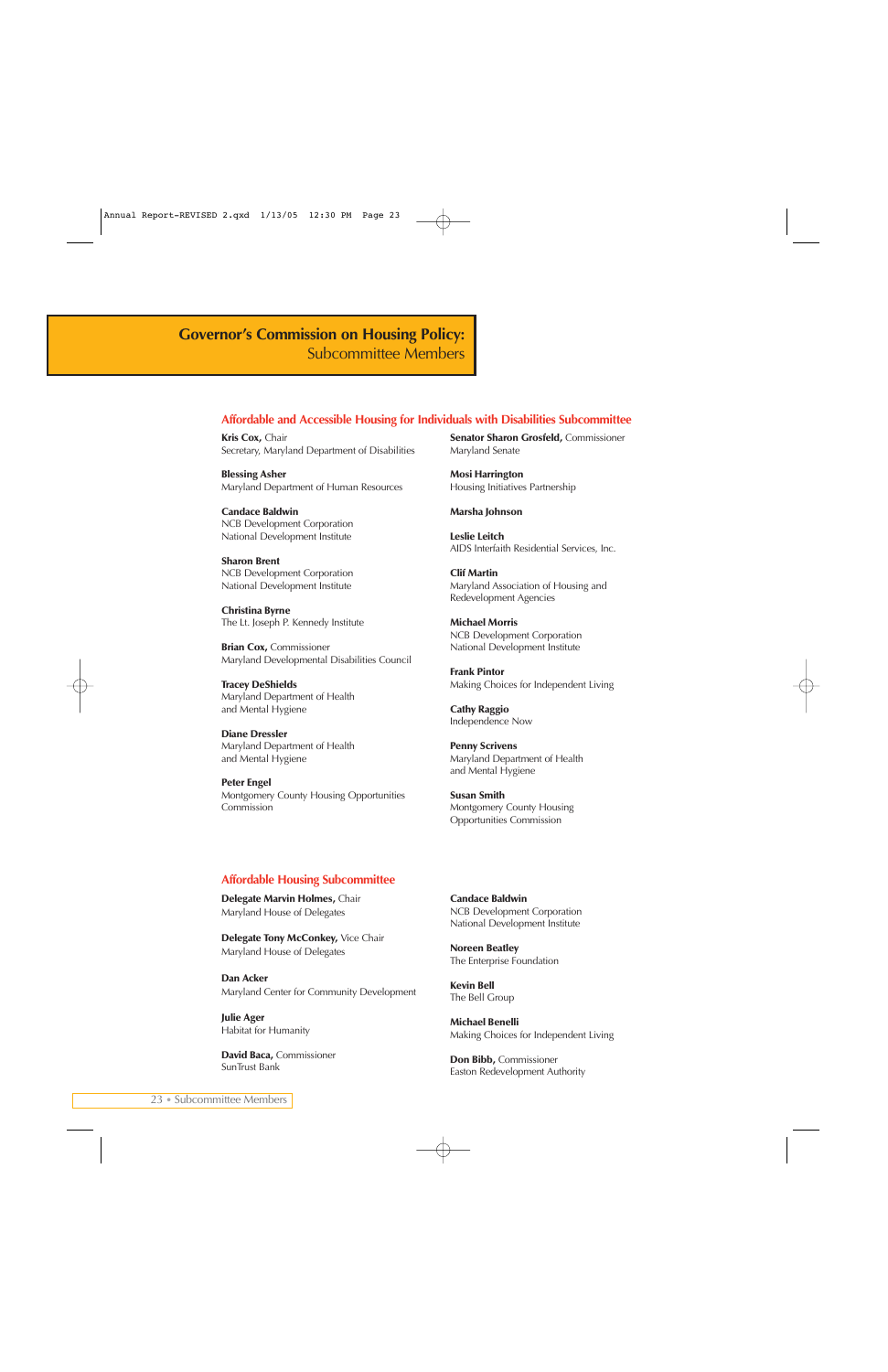# **Governor's Commission on Housing Policy:**  Subcommittee Members

### **Affordable Housing Subcommittee, continued**

**Wayne Boyle** Calvert County Housing Authority

**Frank Coakley** Fannie Mae

**Bob Krasnansky**

**Rick Edson,** Commissioner AHD, Inc.

**Fern Dannis** Maryland Association of REALTORS®

#### **Andre DeVerneil**

**Karen Forbes** Legal Aid Bureau, Housing Preservation

**Neil Gaffney** Howard County Department of Housing and Community Development

**Chickie Grayson** Enterprise Homes, Inc.

**Paul Graziano** Housing Authority of Baltimore City

**Jane Harrah** Montgomery County Housing Opportunities Commission

**Shonyah Hawkins** Maryland Statewide Resident Coalition

**Rosie Allen Herring** Fannie Mae

**Jeff Hettleman,** Commissioner The Shelter Group

**Ron Lessard** Baltimore American Indian Corporation

**Dale McArdle,** Commissioner Associated Catholic Charities

**Ilene Kessler,** Commissioner RE/MAX Advantage Realty

**Katie McHugh** Maryland State Builders Association

**Scott Minton** Montgomery County Housing Opportunities Commission

#### **Les Pitler, Esq.**

**Claudia Wilson Randall** Maryland Center for Community Development

**James Riggs** The Bell Group

**Barbara Schmitt,** Commissioner Triad Guaranty Insurance

**Skip Steiner** Interfaith Housing Coalition

**Leonard Vaughn** Howard County Department of Housing and Community Development

**Duane Yoder,** Commissioner Garrett County Community Action Corporation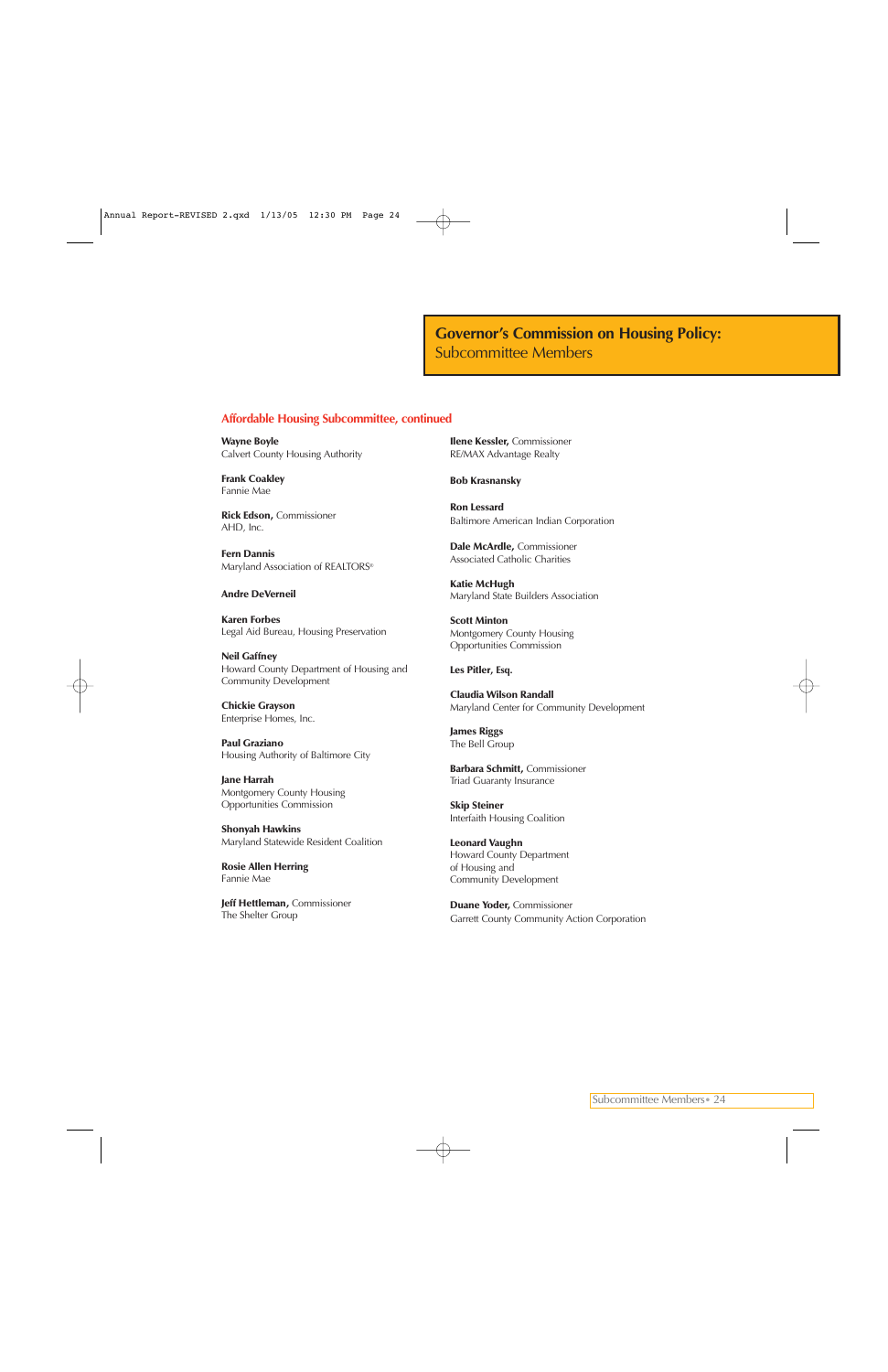### **Community Revitalization Subcommittee**

**Victor L. Hoskins,** Chair Secretary, Maryland Department of Housing and Community Development Chairman, Governor's Commission on Housing Policy

**Brian McLaughlin,** Vice Chair Assistant Secretary, Maryland Department of Housing and Community Development

**Dan Acker** Maryland Center for Community Development

**Patricia Barland** Anne Arundel County

**Noreen Beatley** Enterprise Foundation

**Mike Braswell** National Housing Services of Baltimore

**Candace Donoho** Maryland Municipal League

**Terri Fearins** Town of Denton

**Karen Forbes** Legal Aid Bureau

**Nick Francis** Gateway Community Development Corporation

**Carol Gilbert** Goldseker Foundation

**Shonyah Hawkins** Maryland Statewide Resident Coalition

**Amy Johanson,** Commissioner Community Capital of Maryland, Inc.

**George Kleb** Bon Secours Foundation **Kathleen Koch** Arundel Community Development Services

**Erwin Mack** Takoma Langley Crossroads Development

**Dale McArdle,** Commissioner Associated Catholic Charities

**Mary Lou McDonough** Prince George's County Department of Housing and Community Development

#### **Betram McKeither**

**Amy Menzer** Citizens Planning and Housing Association

**Mel Mintz, PT**

**Delegate Doyle Niemann,** Commissioner Maryland House of Delegates

**Kate O'Connor** Legislative Aide, Delegate Doyle Niemann

**Craig Pascal** BB&T

**Becky Sherblom** Maryland Center for Community Development

**Clarence Snuggs,** Commissioner The Enterprise Foundation

**Thomas Michael Thompson,** Commissioner Prince George's County Department of Housing and Community Development

**Cathleen Vitale,** Commissioner Anne Arundel County Council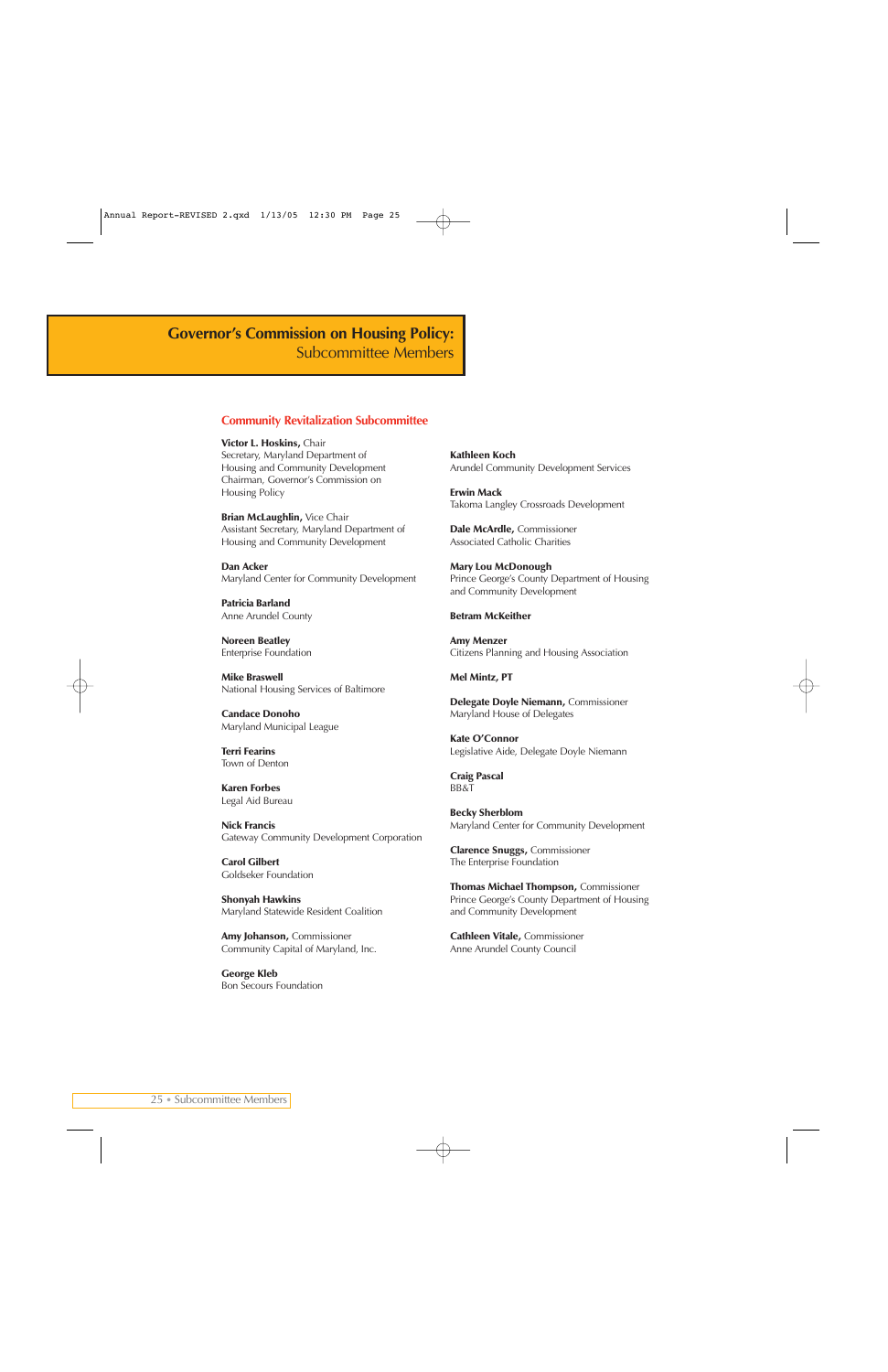# **Governor's Commission on Housing Policy:**  Subcommittee Members

### **Land Use and Planning Subcommittee**

**Betsy Burian,** Chair Deputy Secretary, Maryland Department of Planning

**Alfred W. Barry, III,** Commissioner AB Associates

**Tom Ballentine** Homebuilders Association of Maryland

**Ralph Bennett** University of Maryland, School of Architecture

**Tom Bozzuto,** Commissioner The Bozzuto Group

**Sherwood "Duke" Brooks** Newport Bay Realty, Inc.

**Candace Donoho** Maryland Municipal League **Erin Favazza** Maryland Association of Counties, Inc.

**Ed Gold,** Commissioner Ryland Homes

**Dana Jones,** Commissioner Southern Maryland Tri-County Community Action Agency

**David Lenhart,** Commissioner Frederick City Council

**Amon Martin** The Shelter Group

**Katie McHugh** Maryland State Builders Association

**Samuel Parker** Redevelopment Authority of Prince George's County

#### **Senior Housing Issues Subcommittee**

**Jacqueline Phillips,** Chair Maryland Department of Housing and Community Development

**David Carliner** Shelter Development, LLC

**Alex Chen** Urban Studies & Planning Program, University of MD

**Rick Edson,** Commissioner AHD, Inc.

**Isabella Firth** LifeSpan

**Ken Gelula** Comprehensive Housing Assistance, Inc.

**Rosemary Horstman** Catholic Charities

**Ron Lessard** Baltimore American Indian Corporation

**Peter Merles** Southeast Senior Housing Initiative **Jeff Middlebrooks** Friends Care, Inc.

**Tom Mondloch** Friends Care, Inc.

**Jean Moreau** Maryland Association of Housing and Redevelopment Agencies

**Norma Nash** Baltimore County Department of Aging

**Julia Pierson** Stadium Place & Govans Ecumenical Development Corp

**Joe Podson** Springvale Terrace

**Louis Tenenbaum** Independent Living Strategist

**Charlotte Wade** National Association of Home Builders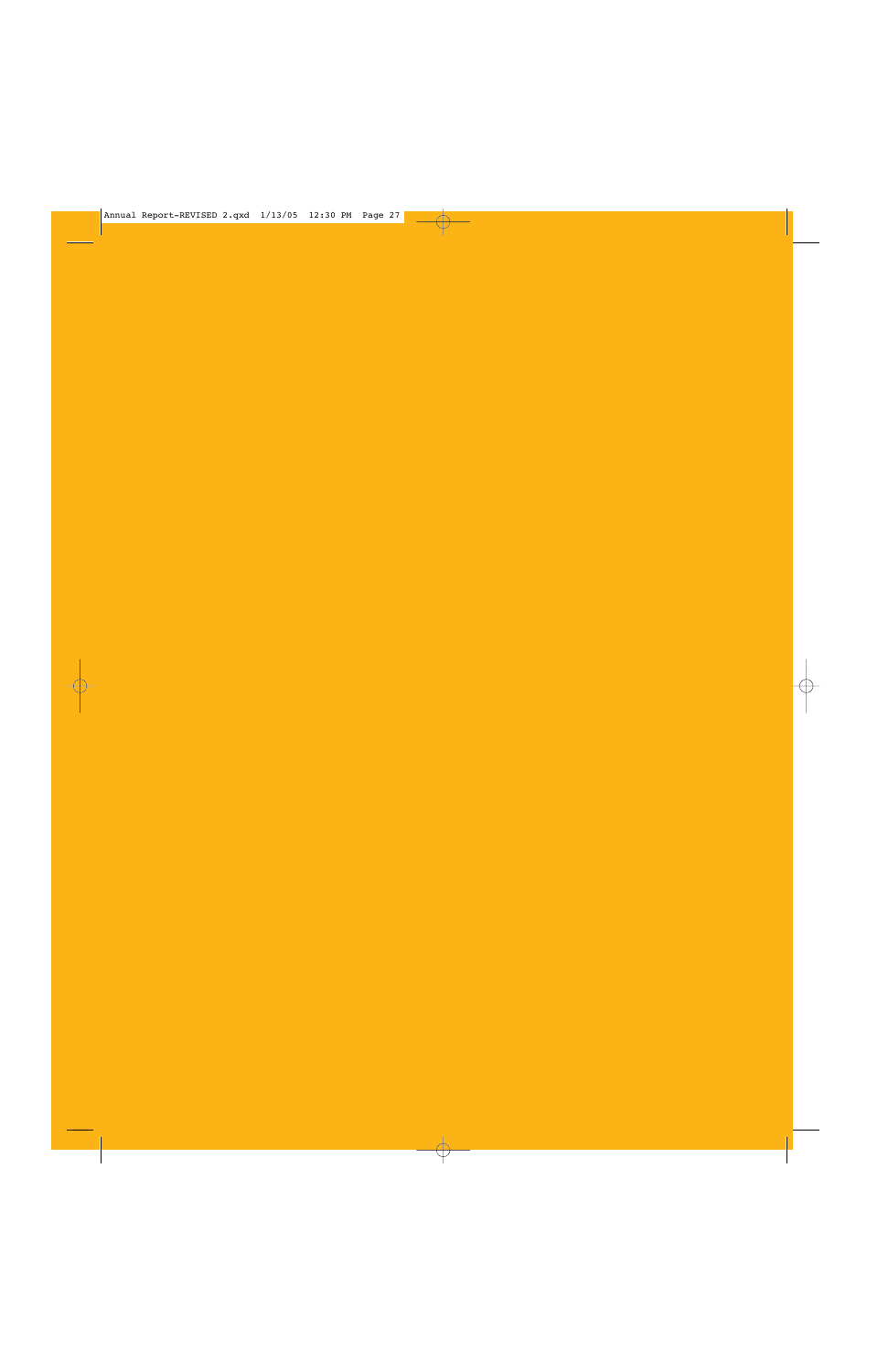**The CD-ROM included with this report contains additional documents that are part of the work of the Governor's Commission on Housing Policy.** 

**Executive Order 01.01.2003.10** Maryland Typology **Interim Report submitted September 30, 2004 Maryland Quantitative Analysis** 

**Commission Meeting Minutes The State State State State Final Report submitted December 31, 2004**